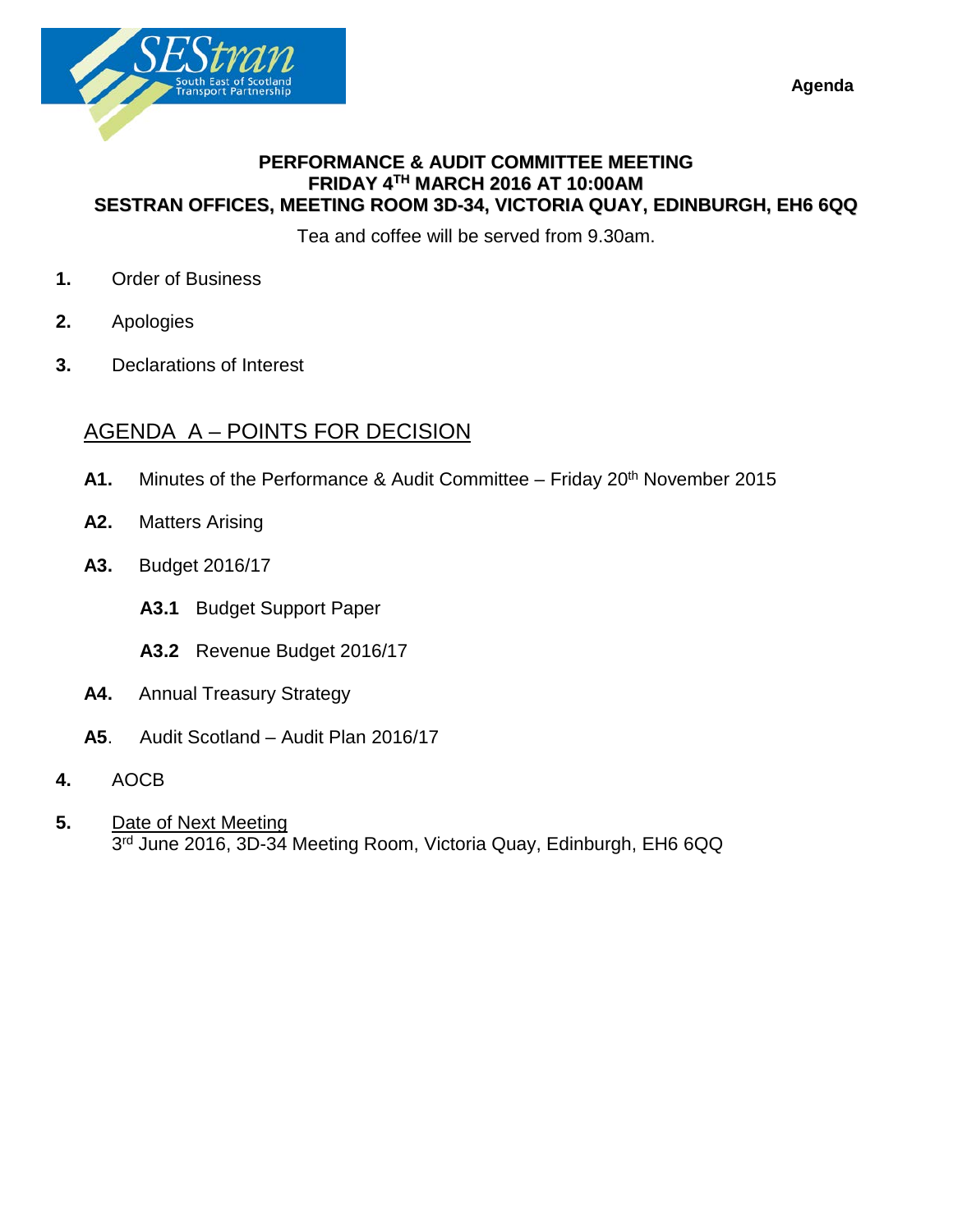

### **PERFORMANCE & AUDIT COMMITTEE MEETING**

### **HELD IN SESTRAN OFFICES, 130 EAST CLAREMONT STREET, EDINBURGH ON FRIDAY, 20TH NOVEMBER, 2015 10.00 A.M. – 10.50 A.M.**

| <b>PRESENT:</b>          | Name                                                                                                  | <b>Organisation Title</b>                                                                                                      |  |
|--------------------------|-------------------------------------------------------------------------------------------------------|--------------------------------------------------------------------------------------------------------------------------------|--|
|                          | Councillor Gordon Edgar (Chair)<br><b>Councillor Tony Boyle</b><br><b>Sandy Scotland</b><br>John Jack | <b>Scottish Borders Council</b><br><b>West Lothian Council</b><br><b>Non-Councillor Member</b><br><b>Non-Councillor Member</b> |  |
| IN<br><b>ATTENDANCE:</b> | Name                                                                                                  | <b>Organisation Title</b>                                                                                                      |  |
|                          | Alex Macaulay<br>lain Shaw<br>Andrew Ferguson                                                         | Partnership Director, SEStran<br><b>Treasurer, SEStran</b><br>Secretary and Legal Adviser,<br><b>SEStran</b>                   |  |
|                          | <b>Craig Beattie</b>                                                                                  | <b>Treasurer, SEStran</b>                                                                                                      |  |

**Action by**

### 1. **ORDER OF BUSINESS**

The Chair confirmed that the Order of Business was as per the agenda.

### 2. **APOLOGIES**

Apologies were received from Councillor Michael Veitch, East Lothian Council, and Councillor Donald Balsillie, Clackmannanshire Council.

### 3. **DECLARATIONS OF INTERESTS**

No declarations of interest were made.

### **A1. MINUTES**

The minutes of the Performance & Audit meeting of Friday  $11<sup>th</sup>$ September, 2015 were noted and approved as a correct record.

**A2/.**

MIN – SESTRAN P&A 110915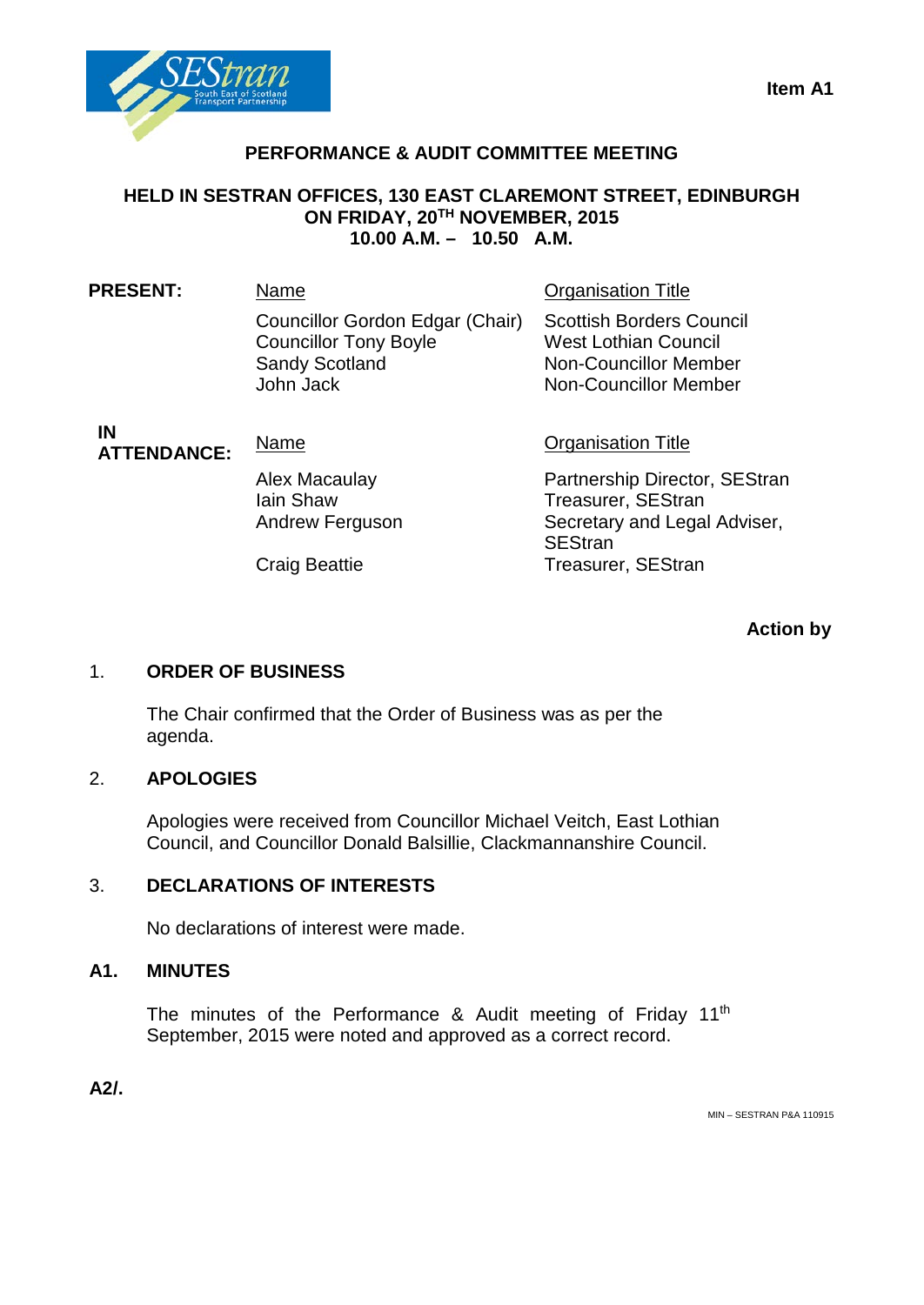### **A2 MATTERS ARISING**

None.

#### **A3 DRAFT BUDGET 2016/17 FINANCIAL PLANNING**

The Committee considered a report by the Treasurer on financial planning being undertaken in presenting a revenue budget to the Partnership for approval in March, 2016. Members requested that, in order to demonstrate the added value that SEStran provides, the report to the Board include detail on the amount of spend leveraged into the budget from external sources to supplement the contributions to core budget by the member authorities. The Partnership Director advised that this aspect would be covered in a separate report.

#### **Decision**

The Committee noted -

- (1) the risk that Scottish Government funding allocations to RTP's may be reduced, given the uncertainty around the Scottish Government budget for 2016/17;
- (2) the financial planning assumptions currently being progressed for SEStran;
- (3) that this report would be presented to the Partnership Board **IS** meeting of  $4<sup>th</sup>$  December, 2015; and
- (4) the revenue budget for 2016/17 will be presented to Members **IS** for approval at the meeting of the Partnerhsip in March, 2016.

#### **A4 MID TERM TREASURY REPORT**

The Committee considered a report reviewing the investment activitiy undertaken, on behalf of the Partnership during the first half of the 2015/16 Financial Year.

#### **Decision**

The Committee noted the investment activity undertaken on behalf of the Partnership.

**A5/.**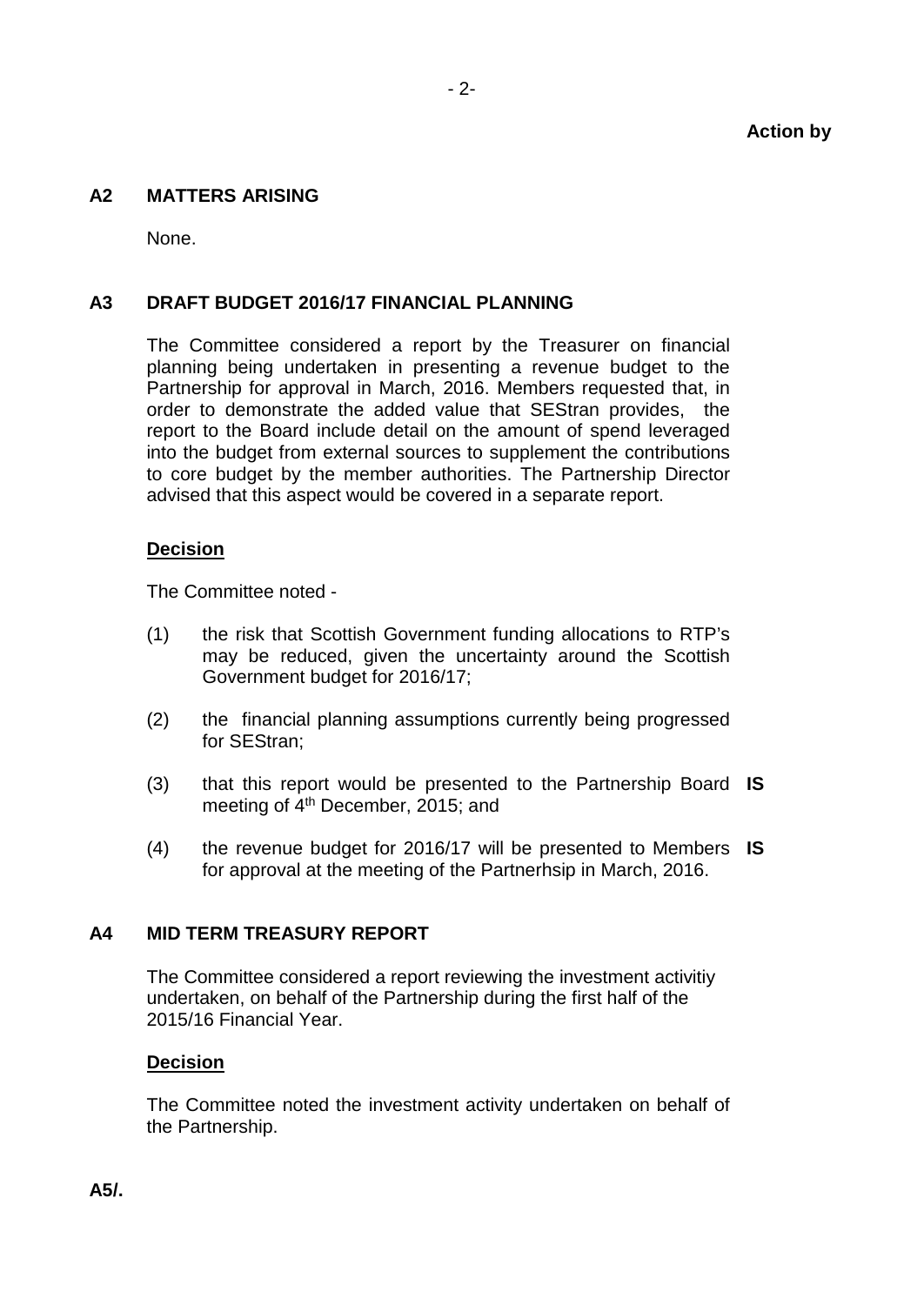### **A5. RISK REPORT**

The Committee considered a report by the Office Manager, which outlined that SEStran had been using its Risk Register to record, report and evaluate risks within the organisation since May, 2008. All risks had been reviewed regularly by the relevant staff and Appendix 1 to the report was an extract from the SEStran Risk Register, highlighting the key net rated risks.

### **Decision**

The Committee noted the report.

### 4. **ANY OTHER BUSINESS**

Members asked for an update on progress regarding the move of premises to Victoria Quay. The Partnership Director advised that matters were in hand with a view to the move happening in February, 2016. The cost savings that had been identified in item A3 were on track to be delivered. **AM/AF**

### 5. **DATE OF NEXT MEETING**

### **Decision (Subject to Approval) AC**

Friday 4th March 2016 at 10:00am in Room 2D-45 (bridge), Victoria Quay, Edinburgh, EH6 6QQ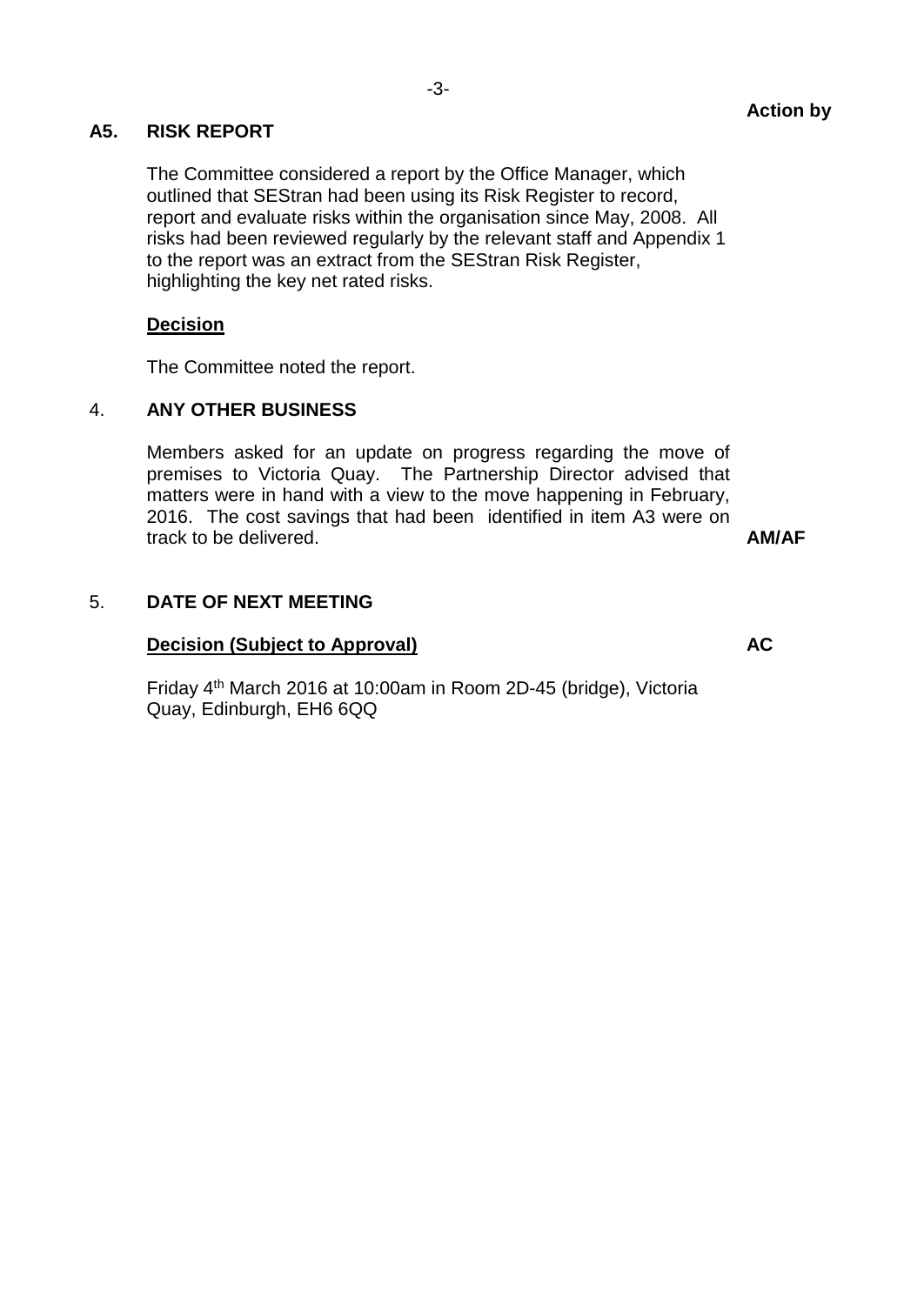



### **A6.1 Supporting Paper to Draft Budget 2016/17 Financial Planning Report**

### **1. Introduction**

1.1 Regularly, since 2009, SEStran has been successful in attracting additional funding from a variety of sources.

### **2. Details**

- 2.1 In 2009, an ERDF grant of approximately **£1.3m** was won for the initial spend on the RTPI contract. Contributing further to RTPI, an award of **£2m** covering years 2013 and 2014 was won from the Bus Investment Fund.
- 2.2 SEStran's RTPI scheme was awarded Gold in the category of Local Authority Bus Project of the Year for 2014 at the UK Bus Awards in London, on 18<sup>th</sup> November 2014. This represents recognition, at a UK level, of SEStran's achievement in working in partnership with its Local Authorities and transport providers to provide a step change in quality of service for passengers across the region.
- 2.3 SEStran was awarded an Achievement Award in September 2015 from the Scottish Accessible Transport Alliance in recognition of outstanding achievement in facilitating transport services for disabled people. This was for our work on the SEStran Thistle card which has now been rolled out in other RTP areas and is an excellent example of what can be achieved on a limited budget.
- 2.4 SEStran has also received support from Scottish Enterprise for the RTPI scheme towards the promotion of display screens in commercial premises, showing RTPI along with potential advertising material for which SEStran would gain an income stream to contribute towards the long term maintenance of the system.
- 2.5 Over a similar timescale, substantial further funding was attracted from the EU, through the North Sea Region and North West Europe Interreg programmes and this will continue during 2016/17 with projects under IEE (Intelligent Energy Europe) and Horizon 2020. Past projects include Dryport, ITransfer, Lopinod, Foodport, Weastflows and Nweride which collectively brought in **£891,000** from the European Union.
- 2.6 SEStran continues to seek further opportunities to get involved in European projects which can contribute to the development of the Regional Transport Strategy and bring in funding to supplement that of the Government and the Councils and enhance its ability to achieve its stated aim of building a transportation system for South East Scotland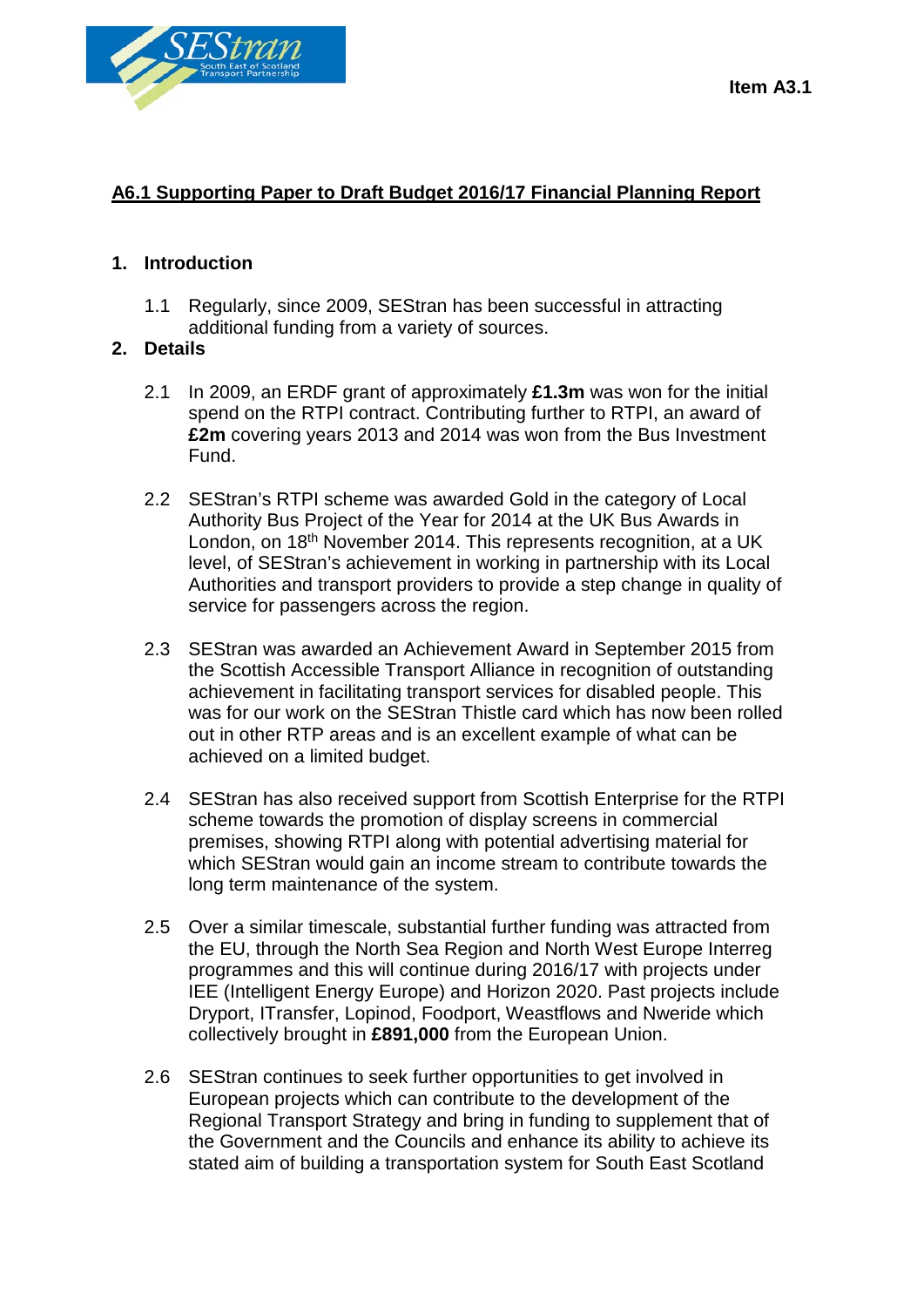

that is comprehensive, sustainable and inclusive, that meets the needs of business and helps guarantee the economic future of the region.

- 2.7 Against a back-cloth of reduced funding from both Scottish Government and the constituent Councils in recent years, SEStran in the past year, has had to absorb the loss of £48,000 of SESplan income following their decision to vacate the SEStran office. In the following year, when the current office lease expires, SEStran anticipates making a further saving in premises costs by taking up accommodation within the Scottish Government's building at Victoria Quay in Leith.
- 2.8 With reference to the Transport (Scotland) Act 2005, Section 3 (1) which states, "The net expenses of a Transport Partnership for each financial year shall be paid by  $-$  (a) its constituent councils;.....", it is pertinent to note that in the financial years 2013/14 and 2014/15 SEStran's outturns were under-spends of 1.4% and 1.3%, respectively which is evidence of diligent budget management.
- 2.9 In the current year, SEStran's project budget is **£2.6m** and this includes **£2.169m** of external income brought in by SEStran. Based on the Council requisition of £200,000, this represents an investment of **£10.85 for every £1** invested by constituent Councils.

### **3. Recommendations**

3.1 That the board notes the contents of this report.

### **Jim Grieve**

Programme Manager

### **March 2016**

| <b>Policy Implications</b>                | <b>None</b>                |
|-------------------------------------------|----------------------------|
| <b>Financial Implications</b>             | As detailed in this report |
| Race Equalities Implications              | <b>None</b>                |
| <b>Gender Equalities Implications</b>     | <b>None</b>                |
| <b>Disability Equalities Implications</b> | None                       |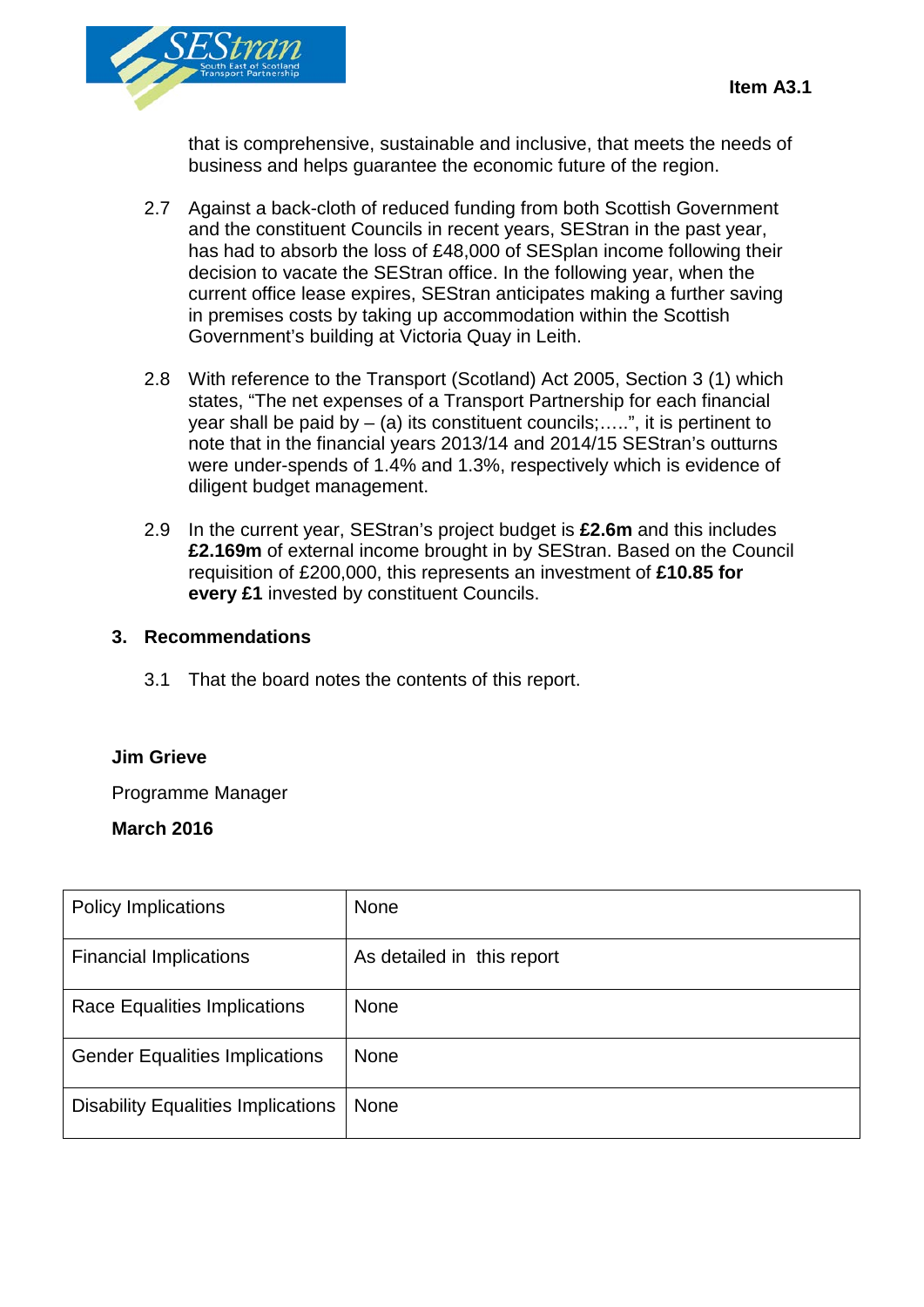

### **REVENUE BUDGET 2016/17**

### **1. Introduction**

1.1 This report presents to the Partnership, for approval, a revenue budget for 2016/17, together with the share of net expenses to be paid by each constituent council.

### **2. Proposed Revenue Budget 2016/17**

- 2.1 Section 3 of the Transport (Scotland) Act requires the constituent councils of each Regional Transport Partnership to fund the Partnership's net expenses.
- 2.2 A financial planning report was considered by the Partnership Board on 4th December 2015. The Board noted there was uncertainty around the level of Scottish Government funding for 2016/17 and the consequent financial planning process and assumptions being progressed by the Partnership.
- 2.3 The proposed revenue budget has been prepared on the basis of a range of estimates and assumptions and in consultation with the Partnership Director. Revenue budget lines have been updated to take account of known cost commitments and savings.
- 2.4 On 17th December 2015, the Scottish Government confirmed that SEStran will receive a grant of £782,000 in 2016/17. This represents no change from 2015/16.
- 2.5 A council requisition of £200,000 in 2016/17 is proposed.
- 2.6 Within the proposed revenue budget, provision is made to absorb the following costs:
	- Employee cost net increases of £25,000, including increments and pay award provision (1%);
	- RTPI costs of £114,000 project officer and marketing officer (2 fte fixed-term), maintenance and development costs.
- 2.7 These cost increases are offset by:
	- Reduction in premises costs following office move to Victoria Quay of £24,000;
	- Reduction in consultancy expenditure (i.e. Lindean Partnership & JPFS Consultancy) £35,000;
	- Reduction in Rail Stations Development expenditure £35,000;
	- Increase in income from EU Projects £10,000;
	- Increase in income from Bus Operators £35,000.
- 2.8 If approved, the Partnership will have operated at the same level of Scottish Government grant funding of £782,000 since 2011/12, with council requisitions fixed at £200,000 since 2012/13. Since 2009/10, council requisitions have reduced by 37%. For 2016/17, the level of budgeted external funding is forecast to be £625,000 - an increase by a factor of 6 from the level of external income in 2011/12.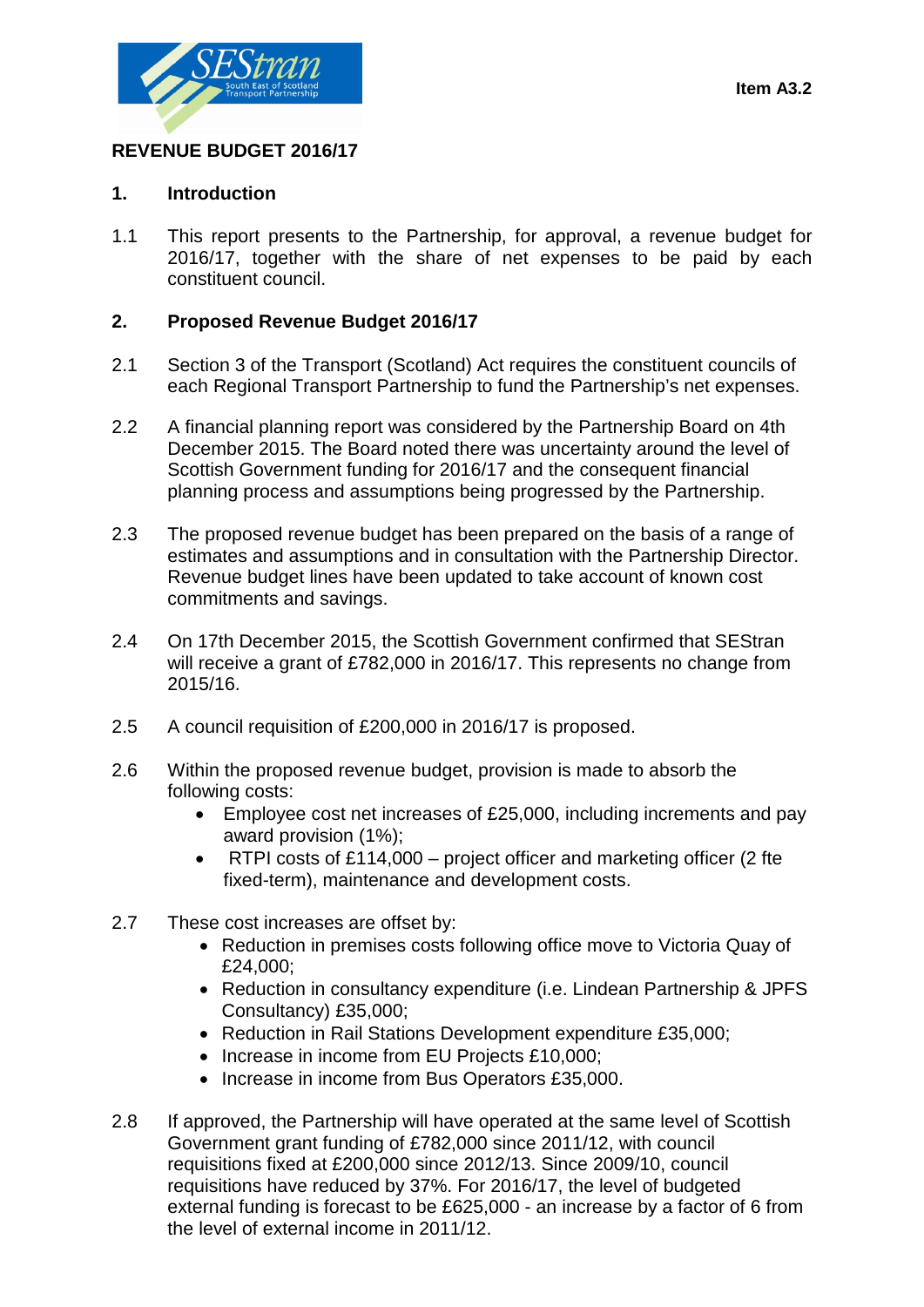- 2.9 A detailed analysis of the proposed core revenue budget for 2016/17 is shown in Appendix 1, with the proposed projects budget detailed in Appendix 2.
- 2.10 Risk and contingency planning have been considered as part of the budget development process. A risk assessment is included at Appendix 3.

### **3. Revenue Budget - 2017/18 and Later Years**

- 3.1 The proposed revenue budget is for the financial year 2016/17 only. Based on recent forecasts on long-term budget projections, real-term reductions for 2017/18 are anticipated in Scottish Government spending limits, in line with the UK 2015 Spending Review.
- 3.2 A revenue budget proposal for 2017/18 will be developed for consideration by the Partnership Board in the autumn of 2016.

### **4. Recommendations**

It is recommended that the Partnership Board:-

(i) approve the proposed core revenue and revenue projects budget for 2016/17, as detailed in Appendices 1and 2, and agree that I be authorised to requisition the individual constituent authorities for amounts as follows:

| Clackmannanshire        | £6,612   |
|-------------------------|----------|
| East Lothian            | £13,183  |
| Edinburgh               | £63,646  |
| <b>Falkirk</b>          | £20,364  |
| Fife                    | £47,443  |
| Midlothian              | £11,137  |
| <b>Scottish Borders</b> | £14,731  |
| <b>West Lothian</b>     | £22,884  |
|                         | £200,000 |

- (ii) note that financial planning for 2017/18 will be developed for consideration by the Partnership Board in autumn 2016;
- (iii) note that the proposed budget is subject to a number of risks and that all income and expenditure of the Partnership will continue to be monitored closely with updates reported to each Partnership meeting.

**HUGH DUNN Treasurer**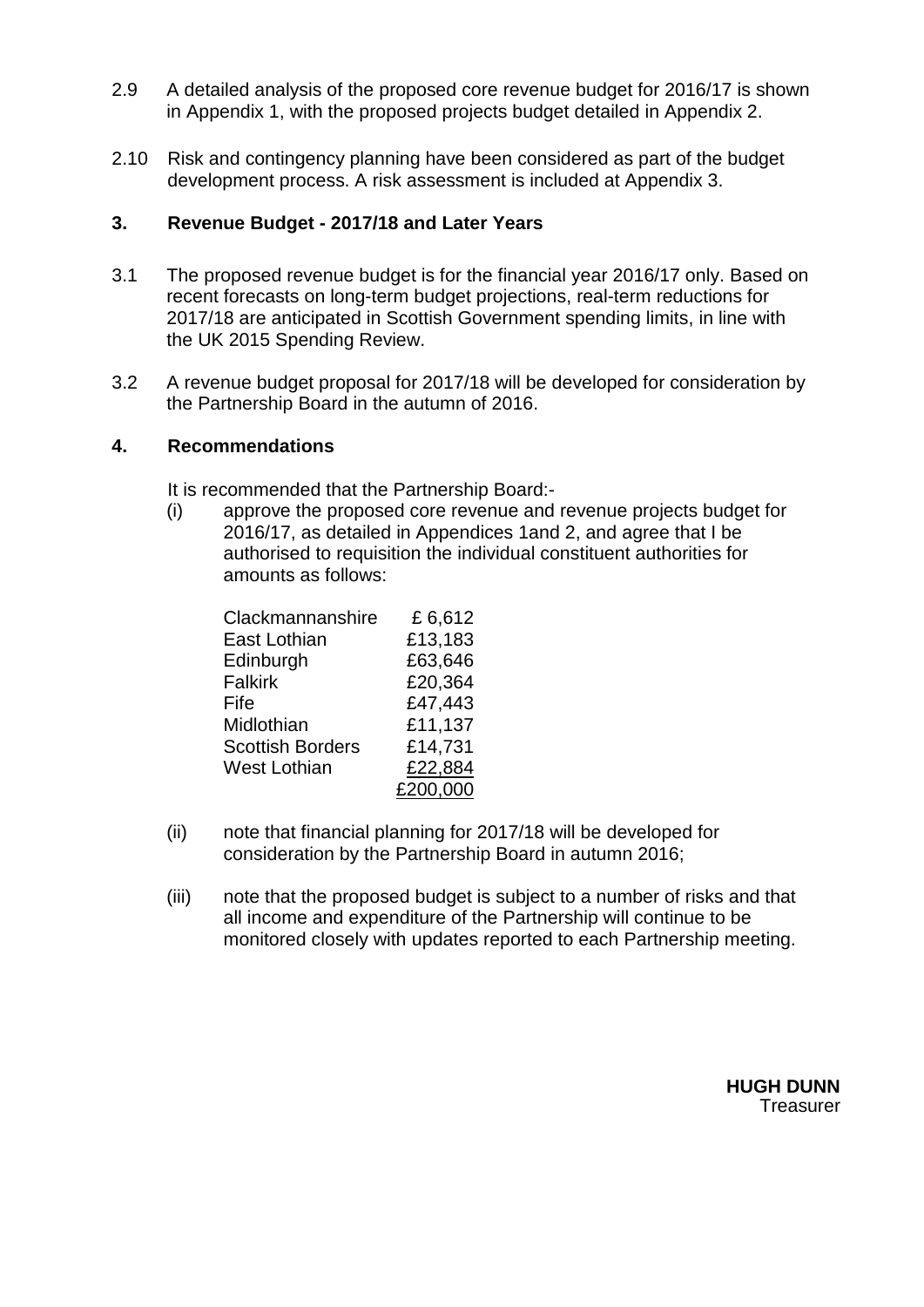| <b>Appendices</b>  | Appendix 1 – Proposed Core Revenue Budget 2016/17<br>Appendix 2 – Proposed Revenue Projects Budget 2016/17<br>Appendix 3 – Risk Assessment |  |
|--------------------|--------------------------------------------------------------------------------------------------------------------------------------------|--|
| <b>Contact/tel</b> | Iain Shaw, Tel: 0131 469 3117                                                                                                              |  |

(iain.shaw@edinburgh.gov.uk)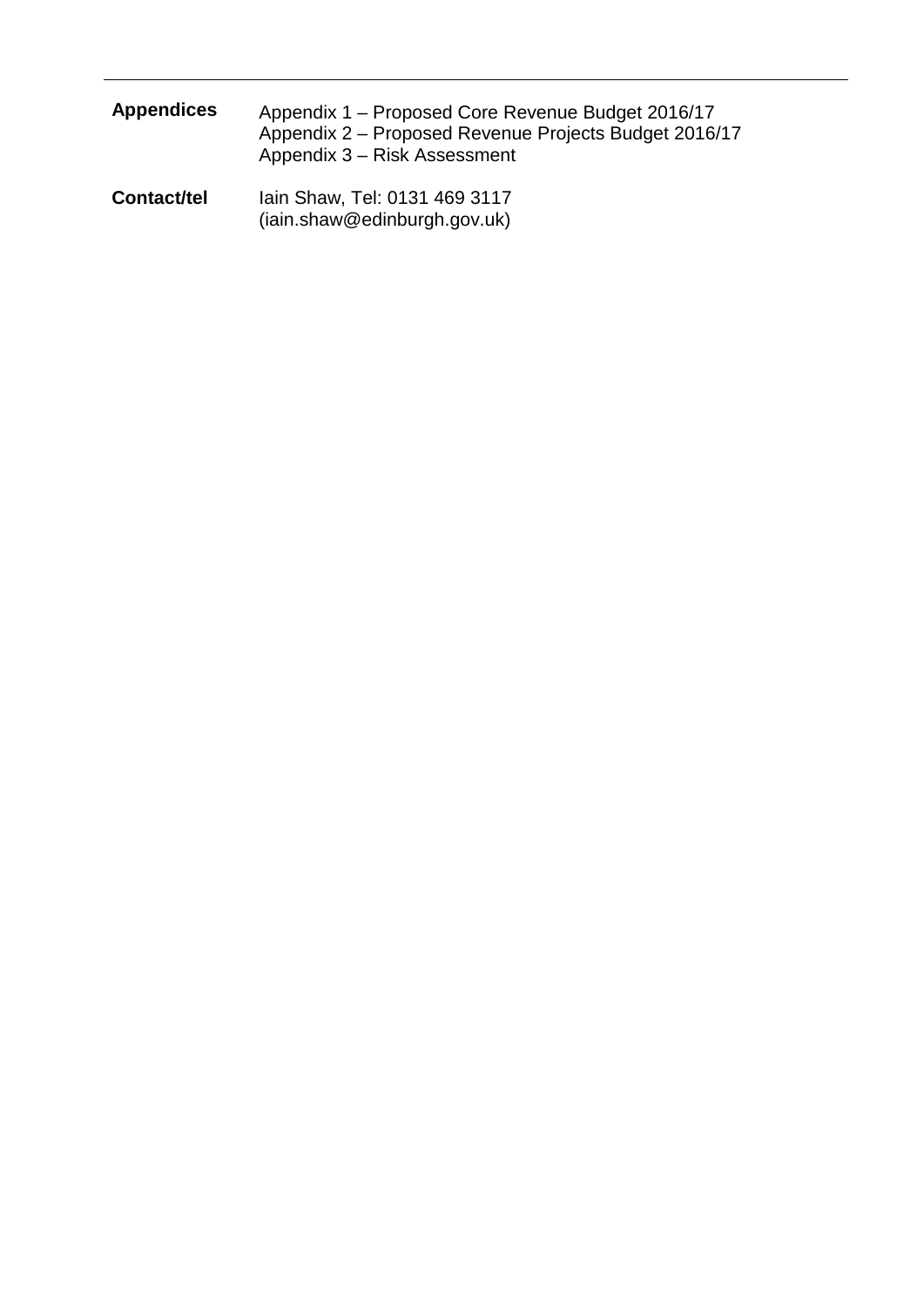### **Proposed Core Revenue Budget 2016/17 Appendix 1 Appendix 1**

|                                   | <b>Approved</b><br>2015/16 | <b>Proposed</b><br>2016/17 | <b>Proposed Cost Commitments</b>                                        |
|-----------------------------------|----------------------------|----------------------------|-------------------------------------------------------------------------|
|                                   | £000                       | £000                       |                                                                         |
| <b>Employee Costs</b>             |                            |                            |                                                                         |
| Salaries, National Insurance      | 418                        | 460                        | 11 employees (3 fixed-term/1 part-time contract).                       |
| and Pension Fund                  |                            |                            |                                                                         |
|                                   |                            |                            |                                                                         |
| <b>Premises Costs</b>             | 40                         | 16                         | Lease for office in Victoria Quay and related costs.                    |
|                                   |                            |                            |                                                                         |
| <b>Staff Travel</b>               | 9                          | 9                          |                                                                         |
|                                   |                            |                            |                                                                         |
| <b>Supplies and Services</b>      |                            |                            |                                                                         |
| Marketing                         | 20                         | 20                         | £10,000 Car Share/£10,000 general marketing and sustainable travel      |
| Communications &                  | 31                         | 31                         |                                                                         |
| Computing                         |                            |                            |                                                                         |
| <b>Hosted Service - Routewise</b> | 53                         | 53                         | £50,000 saving per annum in total to participating constituent councils |
| Printing/Stationery/Supplies      | 10                         | 10                         |                                                                         |
| Insurance                         | 4                          | 4                          | Employer/employee liability insurance                                   |
| Equipment/Furniture/Materials     | 4                          |                            |                                                                         |
| <b>Training/Conferences</b>       | 10                         | 10                         |                                                                         |
| Interview                         | $\overline{2}$             | $\overline{2}$             |                                                                         |
| Expenses/Advertising              |                            |                            |                                                                         |
| Miscellaneous Expenses            | 11                         | 11                         |                                                                         |
|                                   |                            |                            |                                                                         |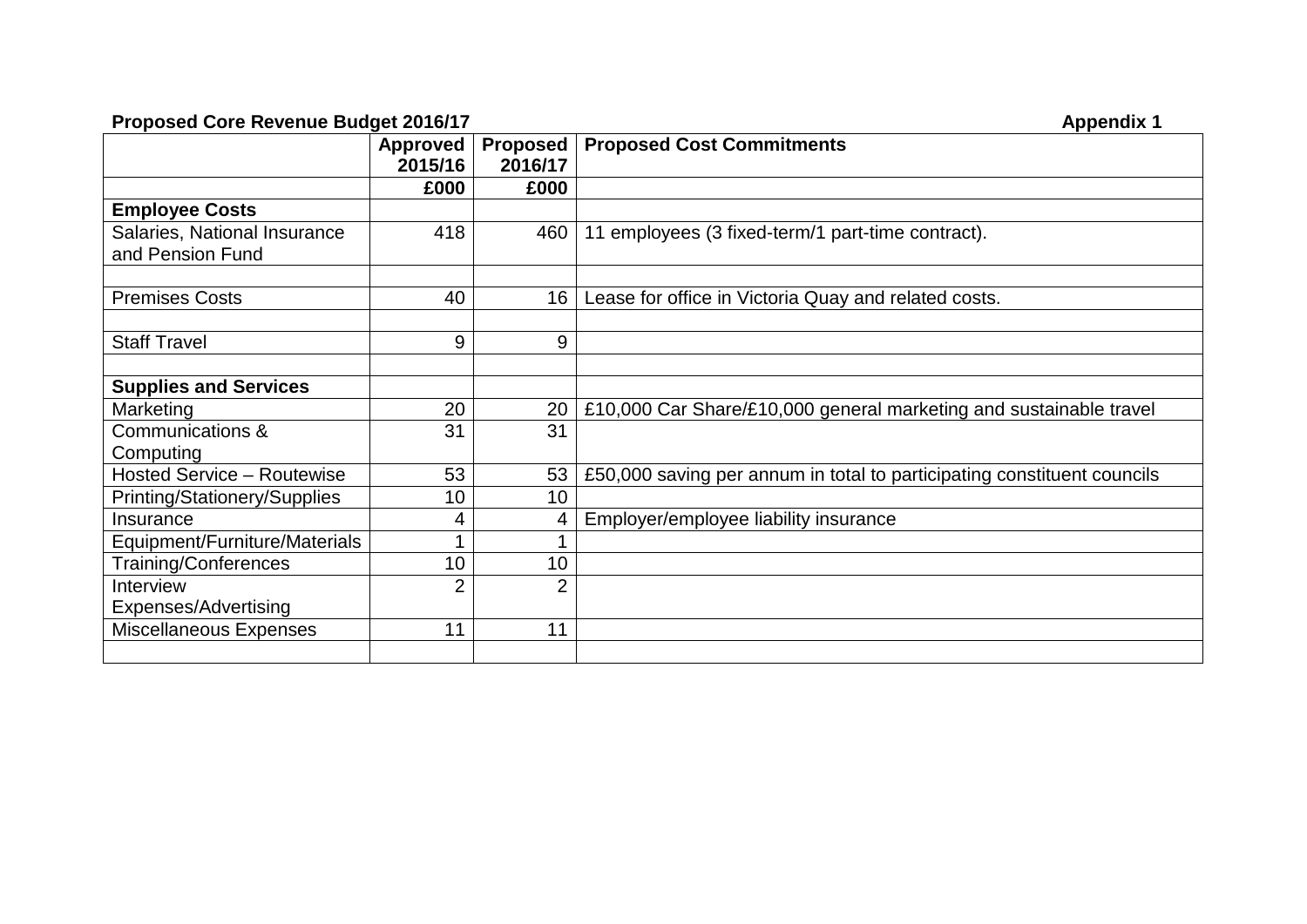### **Proposed Core Revenue Budget 2016/17 (continued) Appendix 1 Appendix 1**

|                                         | <b>Approved</b><br>2015/16 | <b>Proposed</b><br>2016/17 | <b>Proposed Cost Commitments</b>                                                                                                                                                                    |  |
|-----------------------------------------|----------------------------|----------------------------|-----------------------------------------------------------------------------------------------------------------------------------------------------------------------------------------------------|--|
|                                         | £'000                      | £'000                      |                                                                                                                                                                                                     |  |
| <b>Support Services</b>                 |                            |                            |                                                                                                                                                                                                     |  |
| Finance                                 | 25                         | 25 <sup>1</sup>            | Per Service Level Agreement with City of Edinburgh Council. Statutory<br>financial statements, payroll, invoice payments, debt recovery, banking<br>and cash management, budgeting, internal audit. |  |
| Legal Services / HR                     | $\overline{7}$             |                            | Per Service Level Agreements with Fife Council and Falkirk Council                                                                                                                                  |  |
|                                         |                            |                            |                                                                                                                                                                                                     |  |
| <b>Corporate and Democratic</b>         |                            |                            |                                                                                                                                                                                                     |  |
| <b>Clerks Fees</b>                      | 15                         | 15 <sub>1</sub>            | Per Service Level Agreement with Fife Council                                                                                                                                                       |  |
| <b>External Audit Fees</b>              | 10                         | 10 <sup>1</sup>            | Per Audit Scotland Annual Audit Plan                                                                                                                                                                |  |
| <b>Members Expenses</b>                 | 3                          | 3                          | Non-Council Members expenses - Partnership meetings                                                                                                                                                 |  |
|                                         |                            |                            |                                                                                                                                                                                                     |  |
| Interest                                | 4                          |                            | Net cost of borrowing per Partnership's Treasury Management Strategy                                                                                                                                |  |
|                                         |                            |                            |                                                                                                                                                                                                     |  |
| <b>Funding</b>                          |                            |                            |                                                                                                                                                                                                     |  |
| Recharges:                              |                            |                            |                                                                                                                                                                                                     |  |
| <b>EU Projects</b><br>$\bullet$         | $\overline{0}$             | (70)                       | Recovery of employee costs - Chums, Social Car, Share-north, Regio-<br>mob projects                                                                                                                 |  |
| <b>Bus Investment Fund</b><br>$\bullet$ | (100)                      | $\Omega$                   | <b>Bus Investment Fund ceased</b>                                                                                                                                                                   |  |
| <b>RTPI</b><br>$\bullet$                | $\overline{0}$             | (47)                       | 2 FTE fixed term contract staff recharged to RTPI Project                                                                                                                                           |  |
| <b>Sustainable Transport</b>            | (20)                       | (20)                       | Recovery of employee costs - SUStrans                                                                                                                                                               |  |
| <b>Scottish Government Grant</b>        | (350)                      | (351)                      |                                                                                                                                                                                                     |  |
|                                         |                            |                            |                                                                                                                                                                                                     |  |
| <b>Net Core Expenditure</b>             | 200                        | 200                        | To be met by constituent councils                                                                                                                                                                   |  |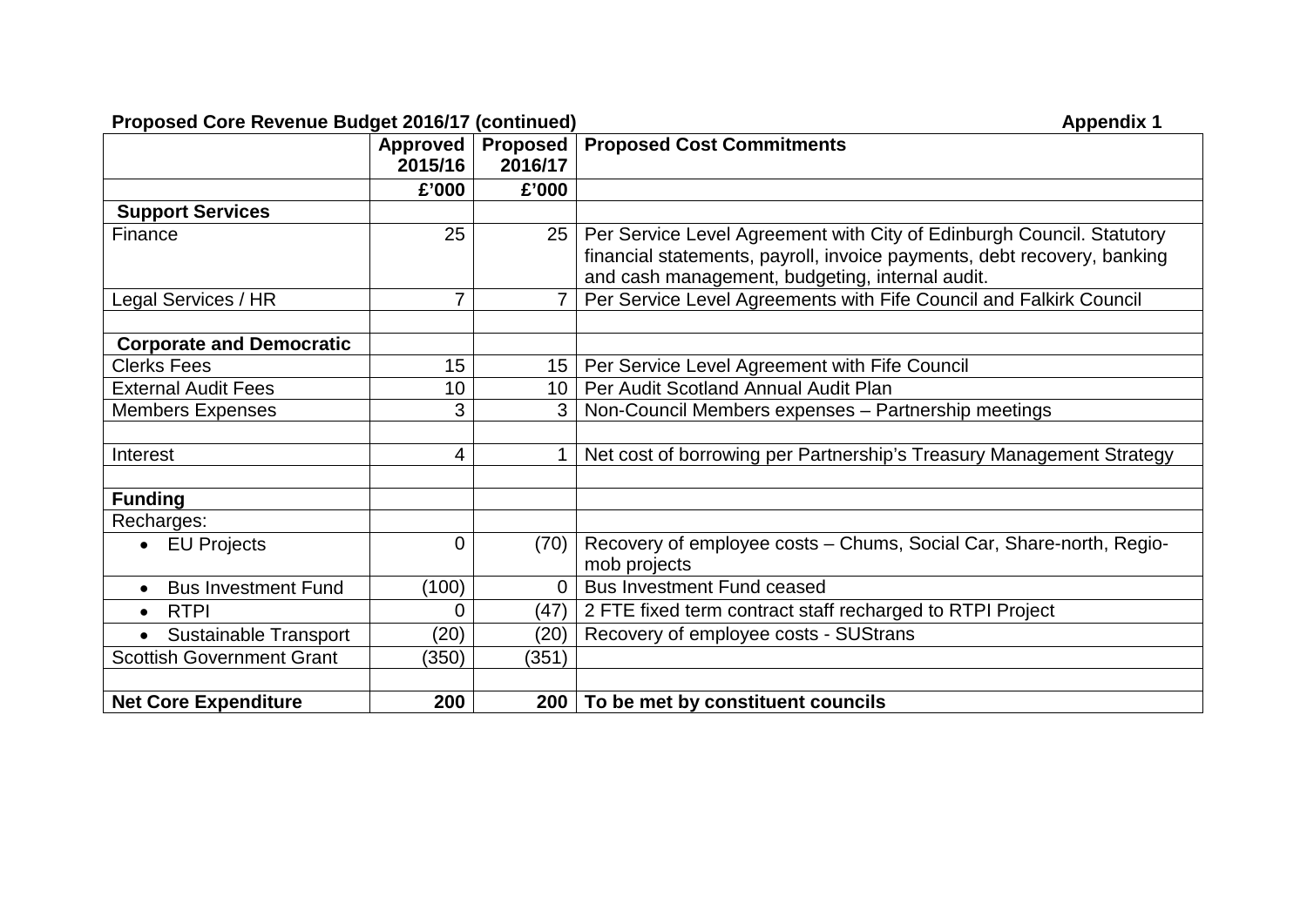# **Proposed Project Budget 2016/17** Appendix 2

|                       | <b>Approved</b> | <b>Proposed</b> | <b>EU</b> /Other | Net                | <b>Proposed Cost Commitments</b>                         |
|-----------------------|-----------------|-----------------|------------------|--------------------|----------------------------------------------------------|
|                       | 2015/16         | 2016/17         | Grant            | <b>Expenditure</b> |                                                          |
|                       | £'000           | £'000           | £'000            | £'000              |                                                          |
| <b>EU Projects</b>    |                 |                 |                  |                    |                                                          |
| <b>RTPI</b>           | 230             | 344             | (173)            | 171                | Maintenance contractually committed (£0.243m),           |
|                       |                 |                 |                  |                    | partially offset by bus operators income                 |
| <b>NWE Ride</b>       | 64              | $\mathbf 0$     | $\overline{0}$   | $\mathbf 0$        | Project ceased                                           |
| Chums                 | 68              | 23              | (17)             | 6                  | Contractually committed                                  |
| Social Car            | 47              | 47              | (47)             | 0                  | EU grant funded project                                  |
| Share-north           | $\overline{0}$  | 40              | (20)             | 20                 | EU grant funded project                                  |
| Regio-mob             | 0               | 80              | (68)             | 12                 | EU grant funded project                                  |
| <b>Total</b>          | 409             | 534             | (325)            | 209                |                                                          |
|                       |                 |                 |                  |                    |                                                          |
| <b>Bus Investment</b> | 1,000           | $\overline{0}$  |                  | $\Omega$           | <b>Bus Investment Fund ceased</b>                        |
| Fund                  |                 |                 |                  |                    |                                                          |
| Sustainable           | 130             | 130             |                  | 130                | Provision of match funding to constituent councils,      |
| Travel                |                 |                 |                  |                    | universities and colleges, Police Scotland               |
| <b>Rail Stations</b>  | 850             | 215             | (200)            | 15                 | Proposals for stations at Reston and East Linton/        |
| Development           |                 |                 |                  |                    | studies for Newburgh and Winchburgh stations             |
| South Tay Park        | 35              | 20              |                  | 20                 | Agreement now in place to purchase the land.             |
| and Ride              |                 |                 |                  |                    | Agreement with TACtran, Dundee and Fife Councils.        |
| Rail/Bus Advice       | 35              | 15              |                  | 15                 | Responses to consultation documents                      |
| SDP/LDP               | 20              | 20              |                  | 20                 | RTP input to LDP's and SDP's                             |
| <b>RTS Monitoring</b> | 5               | 5               |                  | 5                  | Ensures the RTS is up to date with transport changes     |
| <b>Urban Cycle</b>    | 120             | 120             | (100)            | 20                 | Contractually committed on a year to year basis          |
| <b>Networks</b>       |                 |                 |                  |                    |                                                          |
| <b>Equalities</b>     | 10              | 10              |                  | 10                 | Funding for the Equalities Action Forum is included to   |
| <b>Action Forum</b>   |                 |                 |                  |                    | fund a minimal level of actions identified by the Forum. |
| <b>One Ticket</b>     | (13)            | (13)            |                  | (13)               |                                                          |
| <b>Total</b>          | 2,601           | 1,056           | (625)            | 431                |                                                          |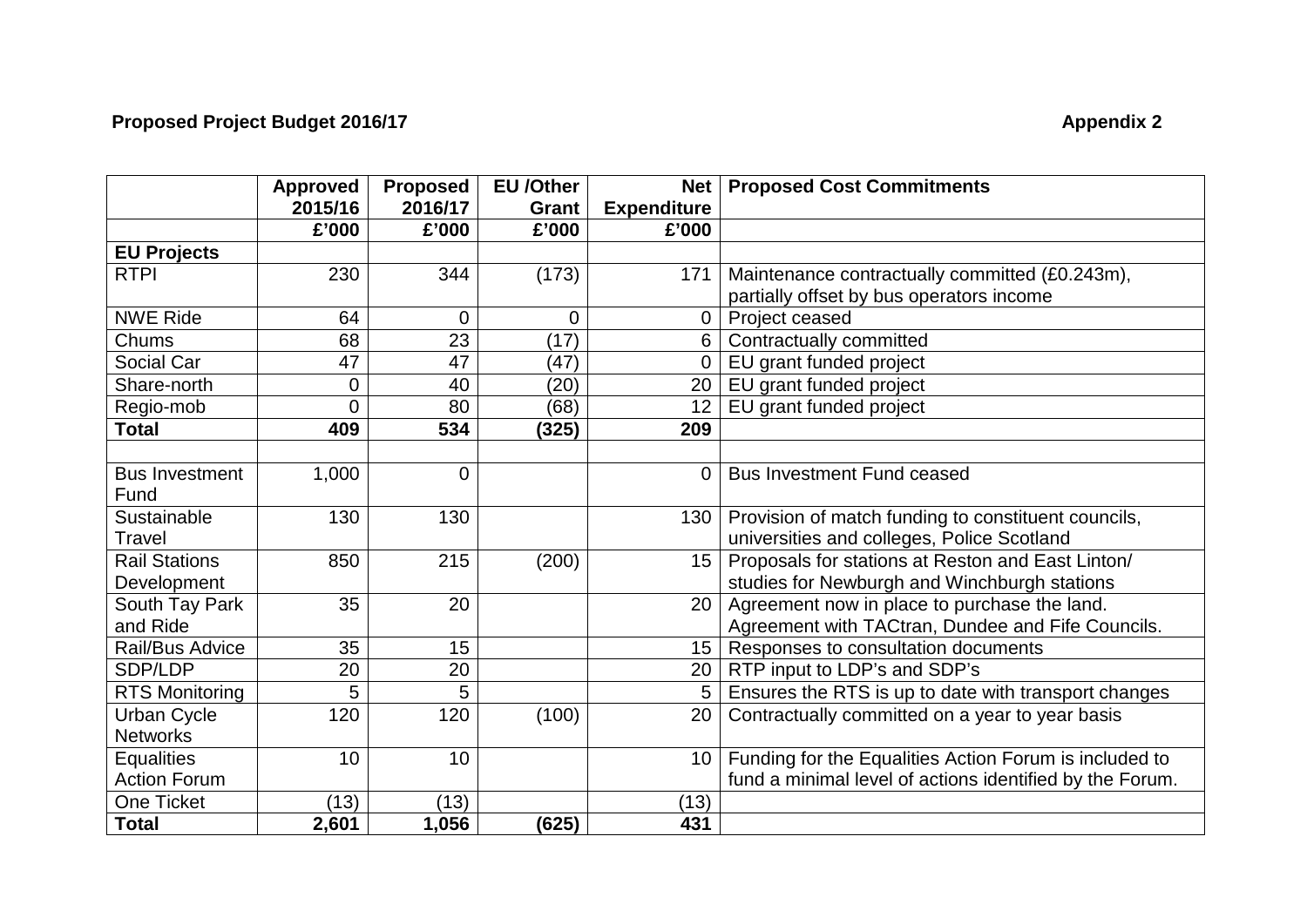### **Appendix 3**

### **Risk Assessment**

| <b>Risk Description</b>                                                                                                                                                                         | <b>Existing Controls</b>                                                                                                                                                                                                                                                                                                                                                           |
|-------------------------------------------------------------------------------------------------------------------------------------------------------------------------------------------------|------------------------------------------------------------------------------------------------------------------------------------------------------------------------------------------------------------------------------------------------------------------------------------------------------------------------------------------------------------------------------------|
| Pay awards. The proposed budget<br>assumes provision for a pay award of up to<br>1% in 2016/17. A 1% increase in pay award<br>uplift equates to an increase in cost of<br>approximately £4,000. | Alignment with Scottish Government Public Sector Pay Policy.                                                                                                                                                                                                                                                                                                                       |
| There is a risk that the proposed budget<br>does not adequately cover price inflation<br>and increasing demand for services.                                                                    | Allowance has been made for specific price inflation and other budgets have been<br>adjusted in line with current demand / forecasts. The proposed budget includes a<br>small contingency.                                                                                                                                                                                         |
| There is a risk that the deficit on the staff<br>pension fund could lead to increases in the<br>employer's pension contribution.                                                                | Lothian Pension Fund has developed a contribution stability mechanism as part of<br>the strategy to manage potential volatility in employer contribution rates arising from<br>the 2014 actuarial review. For 2016/17, there will be no change to the current<br>employer contribution rate, based on Lothian Pension Fund's stability of pension<br>fund contributions mechanism. |
| Delays in payment of grant by the EU<br>results in additional short-term borrowing<br>costs.                                                                                                    | SESTran grant claims for EU funded projects were submitted in compliance with<br>requirements of EU control processes to ensure minimal delay in payment of grants.<br>Ongoing monitoring of cash flow will be undertaken to manage exposure to<br>additional short-term borrowing costs.                                                                                          |
| There is a risk that current levels of staffing<br>cannot be maintained due to funding<br>constraints and that the Partnership will<br>incur staff release costs.                               | The Partnership Director continues to seek additional sources of funding for activities<br>aligned to the Partnership's objectives to supplement resources.                                                                                                                                                                                                                        |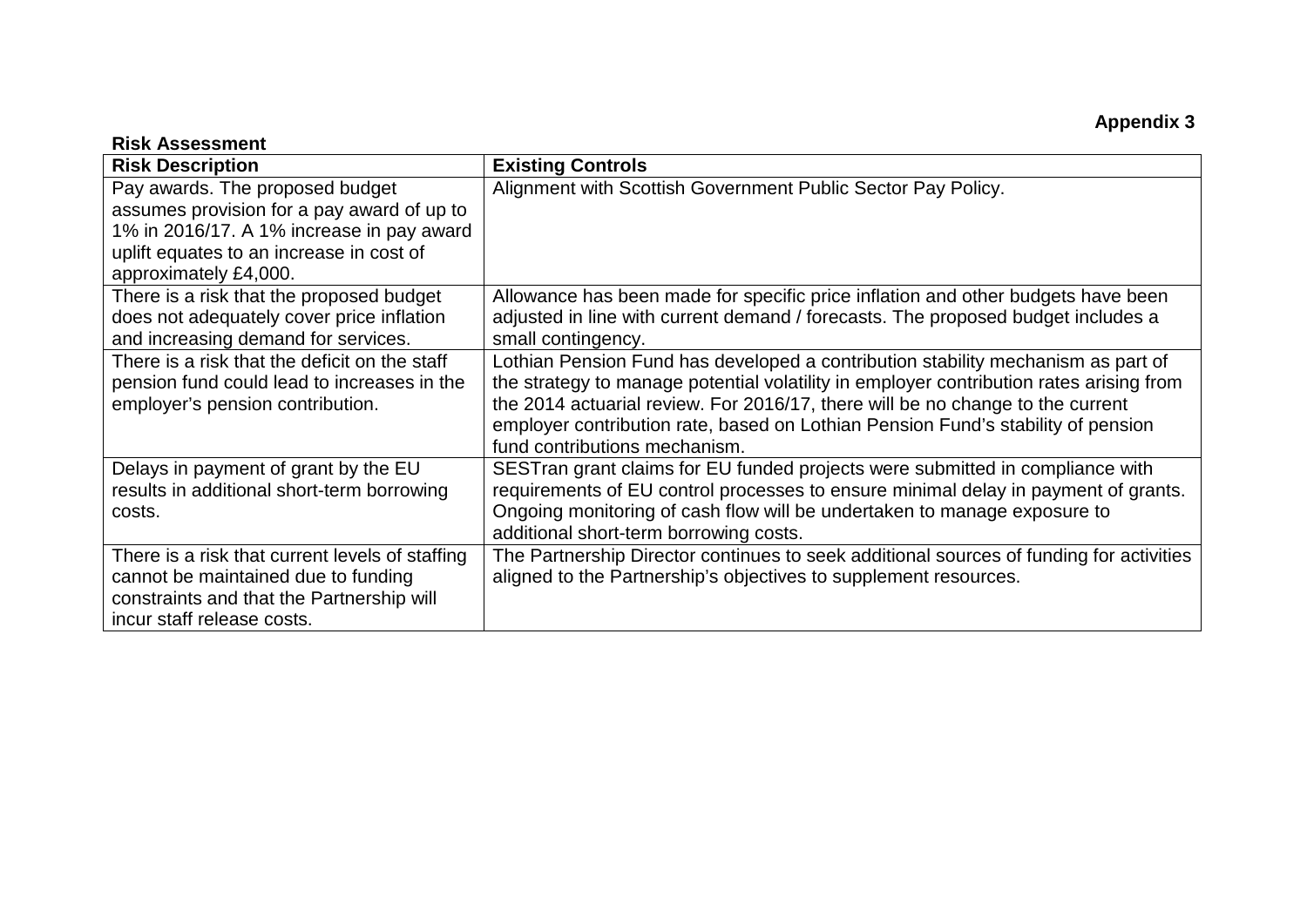**Item A4**



4th March 2016

## **Performance and Audit Committee**

### **ANNUAL TREASURY STRATEGY**

# **1 Purpose of report**

The purpose of this report is to propose an Investment Strategy for 2016/17.

# **2 Annual Treasury Strategy**

The Partnership currently maintains its bank account as part of the City of Edinburgh Council's group of bank accounts. Any cash balance is effectively lent to the Council, but is offset by expenditure undertaken by the City of Edinburgh Council on behalf of the Board. Interest is given on month end net indebtedness balances between the Council and the Board in accordance with the Local Authority (Scotland) Accounts Advisory Committee's (LASAAC) Guidance Note 2 on Interest on Revenue Balances (IoRB). These arrangements were put in place given administration arrangements with the City of Edinburgh Council and the relatively small investment balances which the Board has. Although the investment return will be small, the Board will gain security from its counterparty exposure being to the City of Edinburgh Council.

# **3 Recommendations**

It is recommended that the Committee refers the Strategy to the Board to approve the continuation of the current arrangement outlined in Appendix 1.

> **Hugh Dunn Treasurer**

**Appendix** Appendix 1 - Annual Treasury Strategy

**Contact/tel** Iain Shaw, Tel: 0131 469 3117 (iain.shaw@edinburgh.gov.uk)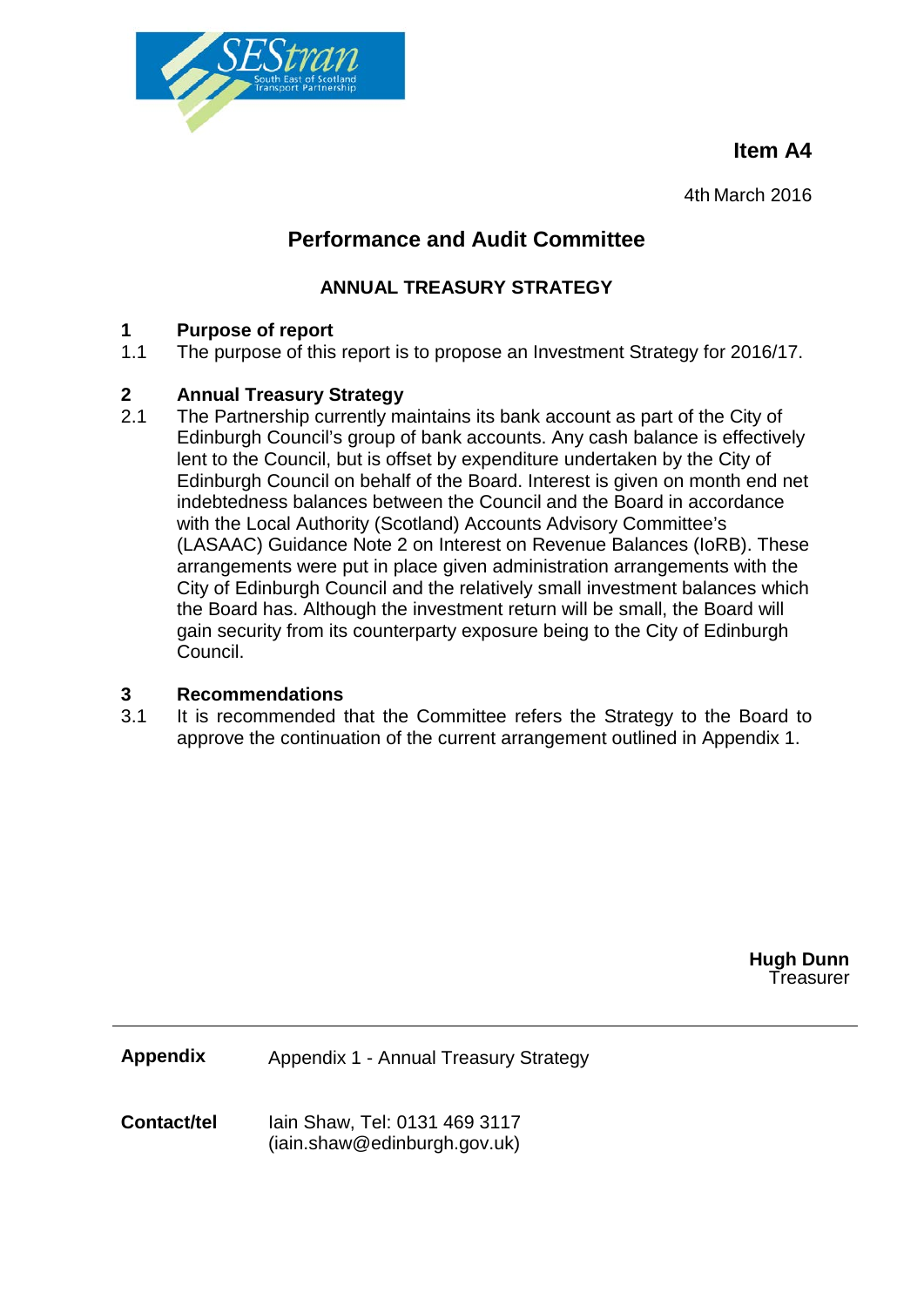

### **APPENDIX 1**

### **Annual Treasury Strategy**

### **(a) Treasury Management Policy Statement**

1. The Partnership defines its Treasury Management activities as:

*The management of the Partnership's investments, its banking, money market and capital market transactions; the effective control of the risks associated with those activities; and the pursuit of optimum performance consistent with those risks.*

- 2. The Partnership regards the successful identification monitoring and control of risk to be the prime criteria by which the effectiveness of its treasury management activities will be measured. Accordingly, the analysis and reporting of treasury management activities will focus on their risk implications for the organisation.
- 3. The Partnership acknowledges that effective treasury management will provide support towards the achievement of its business and service objectives. It is therefore committed to the principles of achieving value for money in treasury management, and to employing suitable comprehensive measurement techniques, within the context of effective risk management.

Treasury Management is carried out on behalf of the Partnership by the City of Edinburgh Council. The Board therefore adopts the Treasury Management Practices of the City of Edinburgh Council. The Board's approach to investment is a low risk one, and it's investment arrangements reflect this.

### **(b) Permitted Investments**

The Partnership will maintain its banking arrangement with the City of Edinburgh Council's group of bank accounts. The Partnership has no Investment Properties and makes no loans to third parties. As such the Partnership's only investment / counterparty exposure is to the City of Edinburgh Council.

### **(c) Prudential Indicators**

Whilst the Partnership has a Capital Programme this is funded by grant income therefore no long term borrowing is required. The indicators relating to debt are therefore not relevant for the Partnership. By virtue of the investment arrangements permitted in (b) above, all of the Partnership's investments are variable rate, and subject to movement in interest rates during the period of the investment.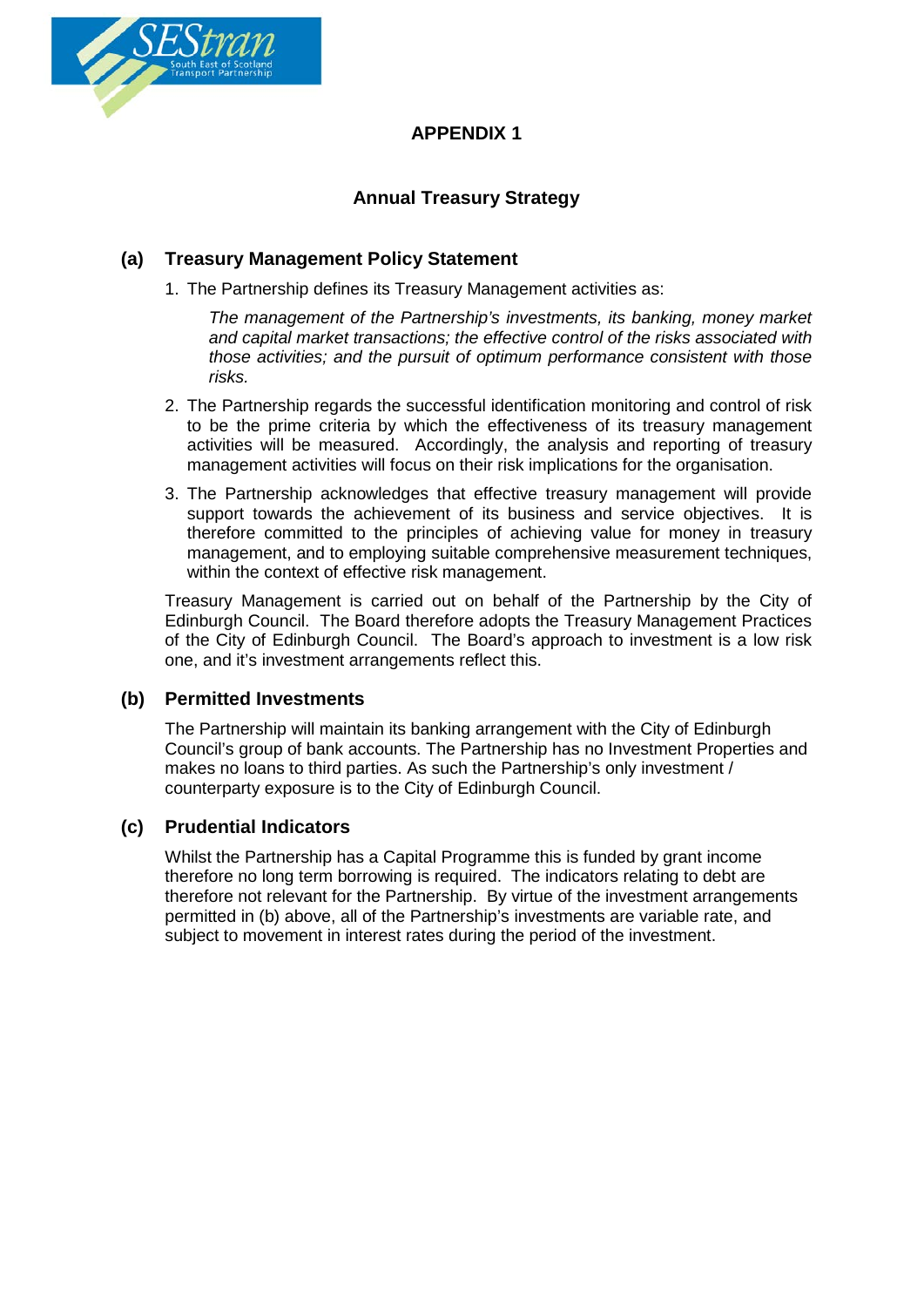

**AUDIT SCOTLAND** 

**South East of Scotland Transport Partnership**

Annual Audit Plan 2015/16

**Prepared for the South East of Scotland Transport**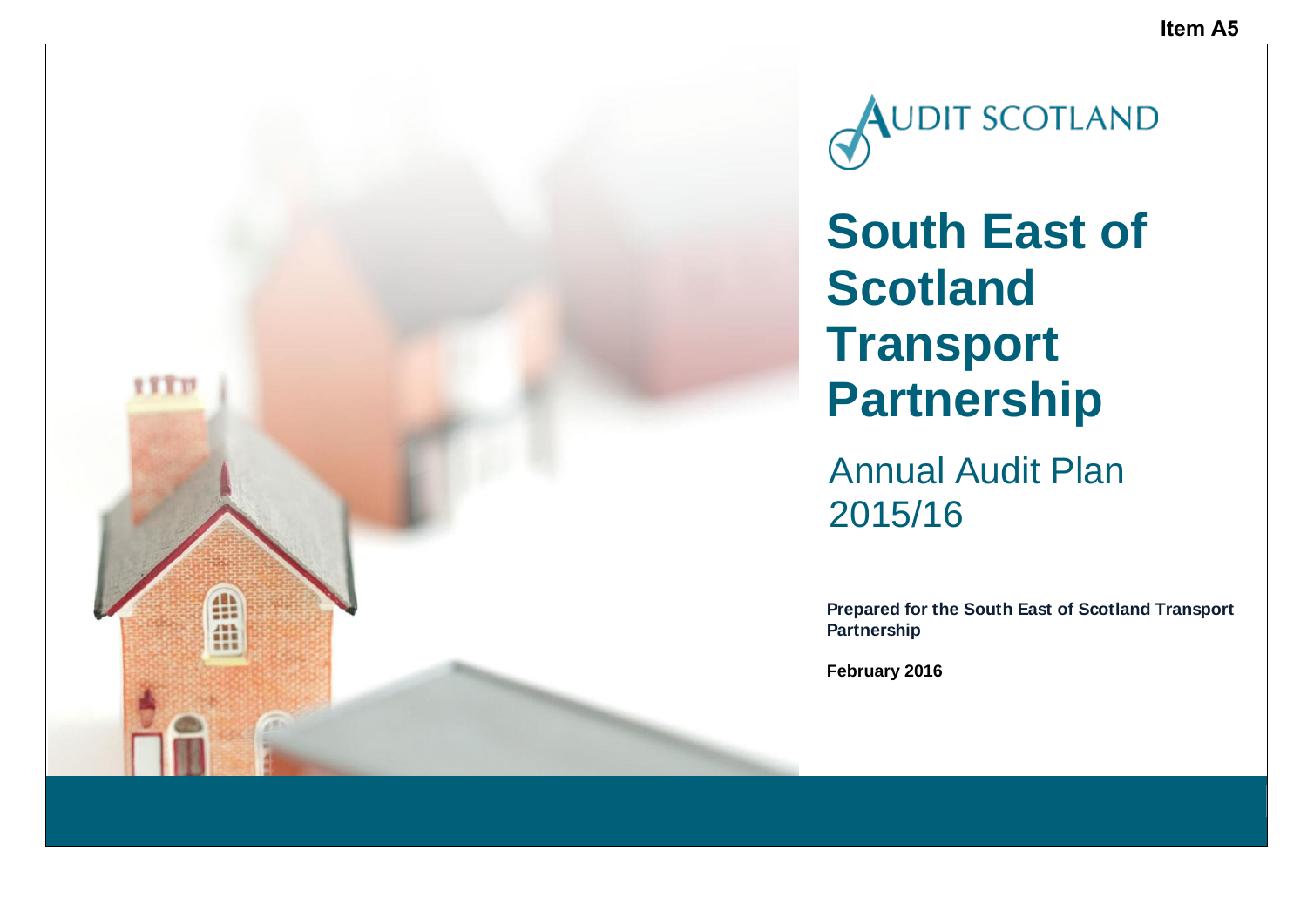# **Key contacts**

Stephen O'Hagan, Senior Audit Manager sohagan@audit-scotland.gov.uk

Daniel Melly, Auditor [dmelly@audit-scotland.gov.uk](mailto:dmelly@audit-scotland.gov.uk)

Marta Kuzma, Professional Trainee [mkuzma@audit-scotland.gov.uk](mailto:mkuzma@audit-scotland.gov.uk)

Audit Scotland

4th floor (South Suite)

8 Nelson Mandela Place

Glasgow

G2 1BT

Telephone: 0131 625 1500

Website: [www.audit-scotland.gov.uk](http://www.audit-scotland.gov.uk/)

The Accounts Commission is a statutory body which appoints external auditors to Scottish local government bodies [\(www.audit-scotland.gov.uk/about/ac/\)](http://www.audit-scotland.gov.uk/about/ac/). Audit Scotland is a statutory body which provides audit services to the Accounts Commission and the Auditor General [\(www.audit-scotland.gov.uk/about/\)](http://www.audit-scotland.gov.uk/about/).

The Accounts Commission has appointed Stephen O'Hagan as the external auditor of the Partnership for the period 2011/12 to 2015/16.

This report has been prepared for the use of the Partnership and no responsibility to any member or officer in their individual capacity or any third party is accepted.

The information in this report may be used for the Accounts Commission's annual overview report on local authority audits published on its website and presented to the Local Government and Regeneration Committee of the Scottish Parliament.

# **Contents**

| Appendix 1: Planned audit outputs 12   |  |
|----------------------------------------|--|
| Appendix 2: Significant audit risks 13 |  |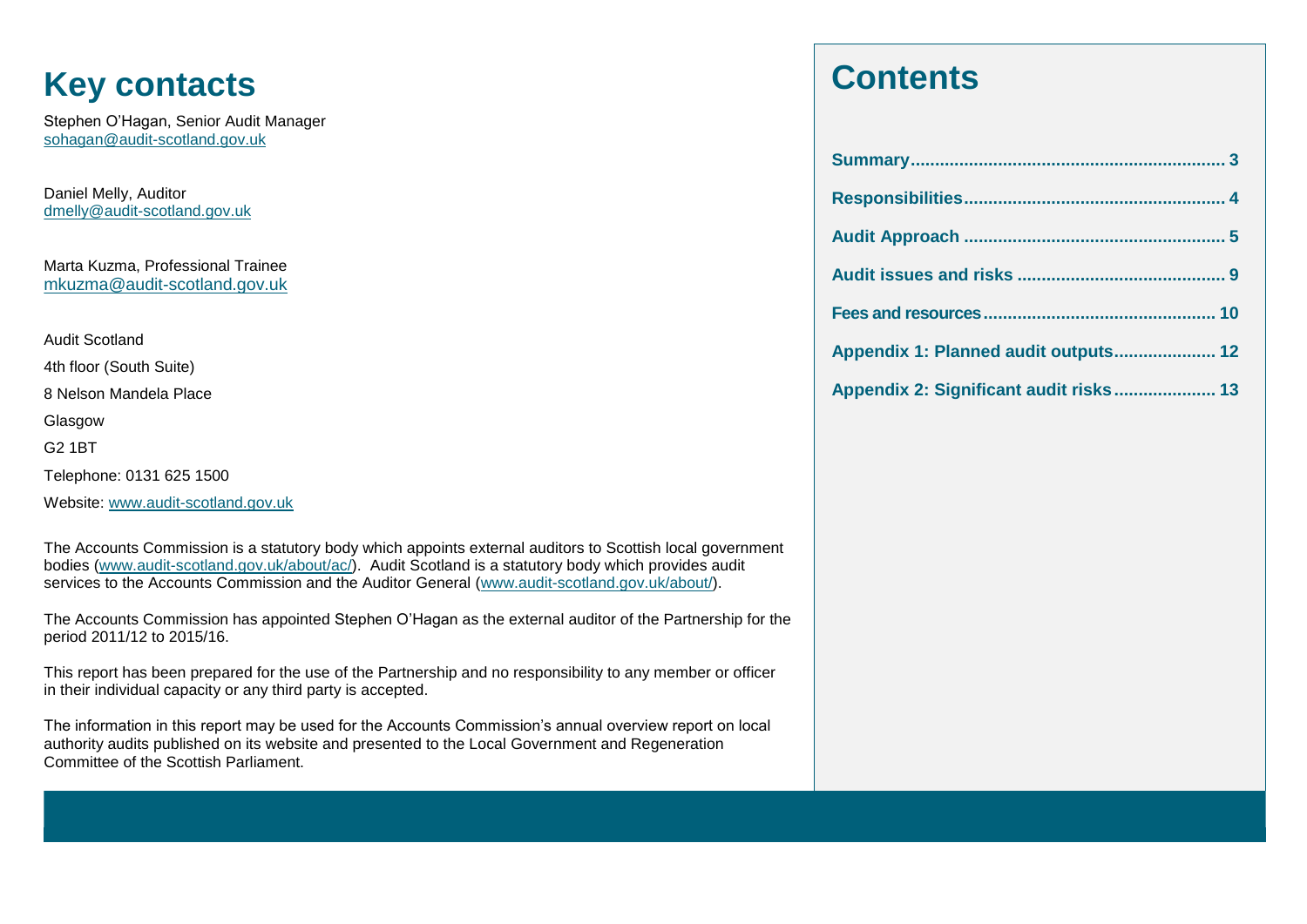# **Summary**

## **Introduction**

- **1.** Our audit is focused on the identification and assessment of the risks of material misstatement in the South East Scotland Transport Partnership's (the Partnership's) financial statements.
- **2.** This report summarises the key challenges and risks facing the Partnership and sets out the audit work that we propose to undertake in 2015/16. Our plan reflects:
	- the risks and priorities facing the Partnership
	- current national risks that are relevant to local circumstances
	- the impact of changing international auditing and accounting standards
	- our responsibilities under the Code of Audit Practice as approved by the Auditor General for Scotland
	- issues brought forward from previous audit reports.

# **Summary of planned audit activity**

- **3.** Our planned work in 2015/16 includes:
	- an audit of the financial statements and provision of an opinion on whether:
- they give a true and fair view of the state of affairs of the Partnership as at 31 March 2016 and its income and expenditure for the year then ended
- the accounts have been properly prepared in accordance with the Local Government (Scotland) Act 1973 and the 2015/16 Code of Practice on Local Authority Accounting in the United Kingdom (the Code)
- a review and assessment of the Partnership's governance and performance arrangements in a number of key areas including: a review of the adequacy of internal audit and the governance statement.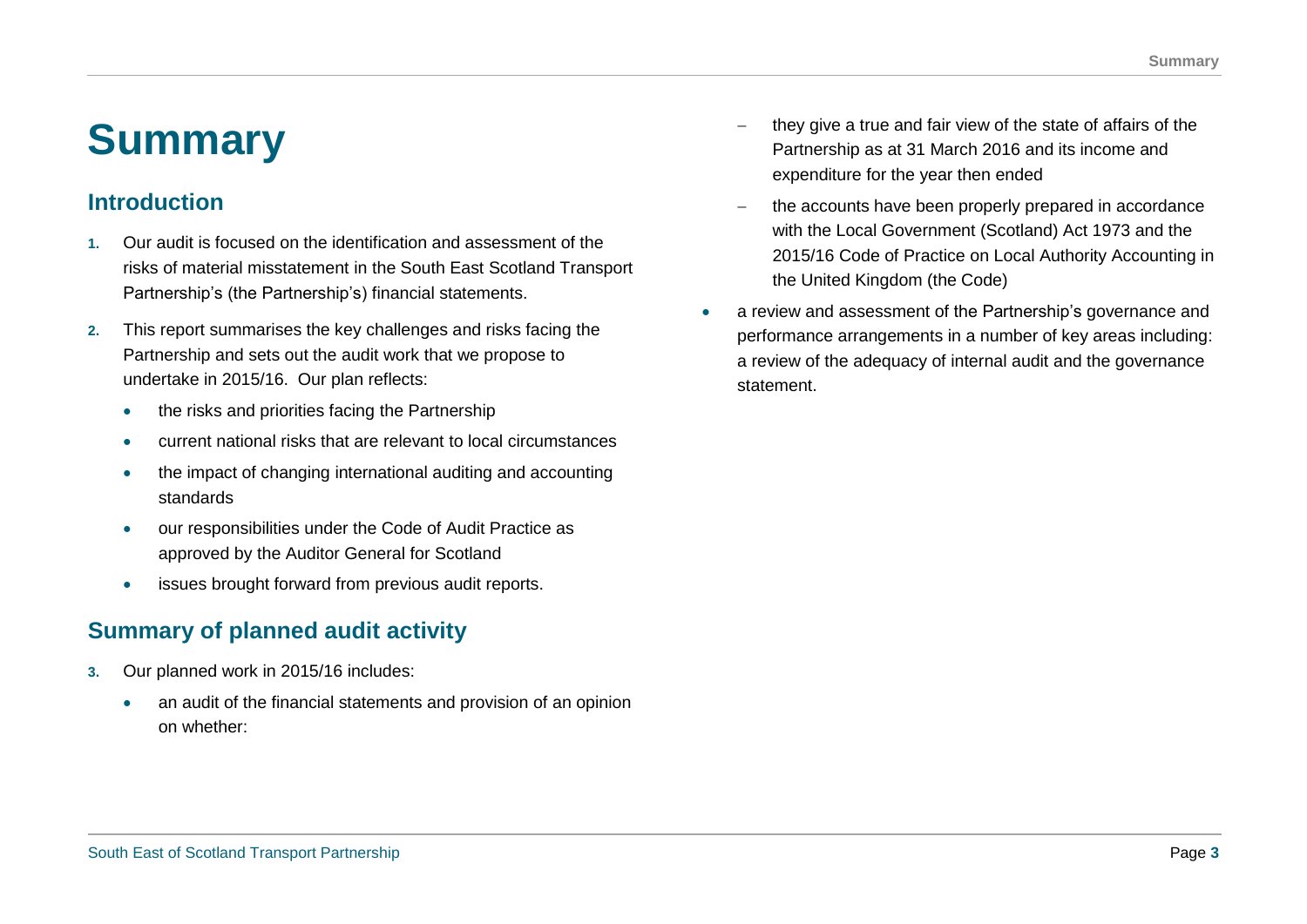# **Responsibilities**

**4.** The audit of the financial statements does not relieve management or the Partnership, as the body charged with governance, of their responsibilities.

# **Responsibility of the appointed auditor**

- **5.** Our responsibilities, as independent auditor, are established by the Local Government (Scotland) Act 1973 and the Code of Audit Practice, and guided by the auditing profession's ethical guidance.
- **6.** Auditors in the public sector give an independent opinion on the financial statements. We also review and report on the arrangements set in place by the audited body to ensure the proper conduct of its financial affairs and to manage its performance and use of resources. In doing this, we aim to support improvement and accountability.

# **Responsibility of the Treasurer**

- **7.** It is the responsibility of the Treasurer, as the appointed "proper officer", to prepare the financial statements in accordance with relevant legislation and the Code of Practice on Local Authority Accounting in the United Kingdom (the Code). This means:
	- maintaining proper accounting records

 preparing financial statements which give a true and fair view of the state of affairs of the Partnership as at 31 March 2016 and its expenditure and income for the year then ended.

### **Format of the accounts**

**8.** The financial statements should be prepared in accordance with the Code, which constitutes proper accounting practice.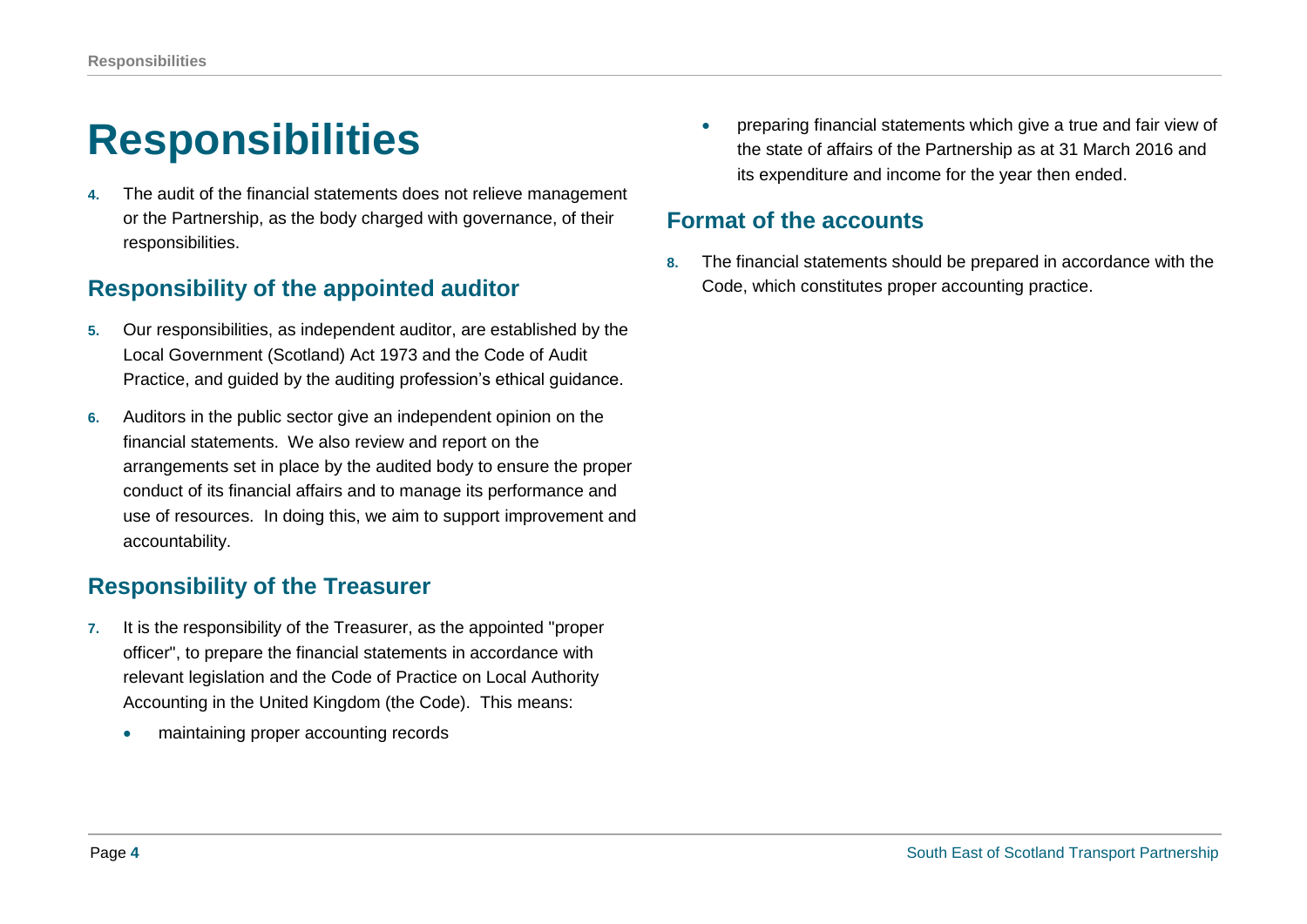# **Audit Approach**

# **Our approach**

- **9.** Our audit approach is based on an understanding of the characteristics, responsibilities, principal activities, risks and governance arrangements of the Partnership. We also consider the key audit risks and challenges in the local government sector generally. This approach includes:
	- understanding the business of the Partnership and the risk exposure which could impact on the financial statements
	- assessing the key systems of internal control, and considering how risks in these systems could impact on the financial statements
	- identifying major transaction streams, balances and areas of estimation and understanding how the Partnership will include these in the financial statements
	- assessing and addressing the risk of material misstatement in the financial statements
	- determining the nature, timing and extent of the audit procedures necessary to provide us with sufficient audit evidence as to whether the financial statements give a true and fair view.
- **10.** We have also considered and documented the sources of assurance which will make best use of our resources and allow us to focus audit testing on higher risk areas during the audit of the financial statements. The main areas of assurance for the audit come from planned management action and reliance on systems of internal control. Planned management action being relied on for 2015/16 includes:
	- comprehensive closedown procedures for the Partnership financial statements accompanied by a timetable issued to all relevant staff
	- clear responsibilities for preparation of financial statements and the provision of supporting working papers
	- delivery of unaudited financial statements to agreed timescales with a comprehensive working papers package
	- completion of the internal audit programme for 2015/16.
- **11.** Auditing standards require internal and external auditors to work closely together to make best use of available audit resources. Internal audit services are provided by the Internal Audit section of the City of Edinburgh Council. We seek to rely on the work of internal audit wherever possible and as part of our planning process we carry out an early assessment of the internal audit function to determine whether it has sound documentation standards and reporting procedures in place and complies with the main requirements of the Public Sector Internal Audit Standards (PSIAS).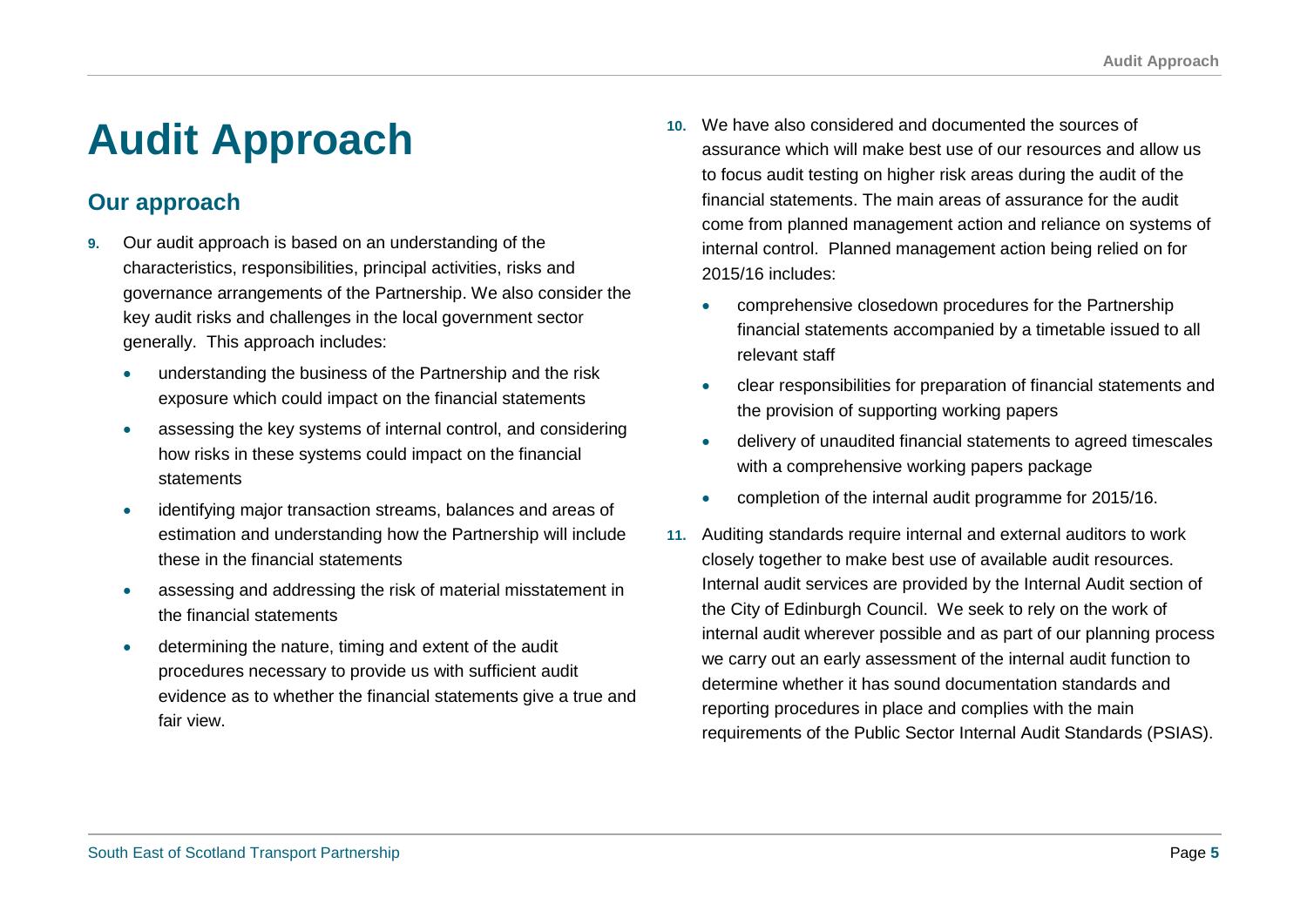- **12.** We plan to place formal reliance on aspects of the work of internal audit in the following areas, to support our audit opinion on the financial statements:
	- City of Edinburgh Council systems operated on behalf of the Partnership, specifically payroll
	- audit work carried out in support of the Annual Governance Statement for inclusion with the financial statements.

## **Materiality**

- **13.** Materiality can be defined as the maximum amount by which auditors believe the financial statements could be misstated and still not be expected to affect the decisions of users of financial statements. A misstatement or omission, which would not normally be regarded as material by amount, may be important for other reasons (for example, the failure to achieve a statutory requirement or, an item contrary to law). In the event of such an item arising, its materiality has to be viewed in a narrower context; such matters would normally fall to be covered in an explanatory paragraph in the independent auditor's report.
- **14.** We consider materiality and its relationship with audit risk when planning the nature, timing and extent of our audit and conducting our audit programme. Specifically with regard to the financial statements, we assess the materiality of uncorrected misstatements both individually and collectively.
- **15.** Based on our knowledge and understanding of the Partnership we have set our planning materiality at £21,000 (1% of gross expenditure).
- **16.** We set a lower level, known as performance materiality, when defining our audit procedures. This is to ensure that uncorrected and undetected audit differences do not exceed our planning materiality. This level depends on professional judgement and is informed by a number of factors including:
	- extent of estimation and judgement within the financial **statements**
	- nature and extent of prior year misstatements
	- extent of audit testing coverage.
- **17.** For 2015/16 performance materiality has been set at £15,750. We will report, to those charged with governance, all misstatements identified which are greater than £1,000.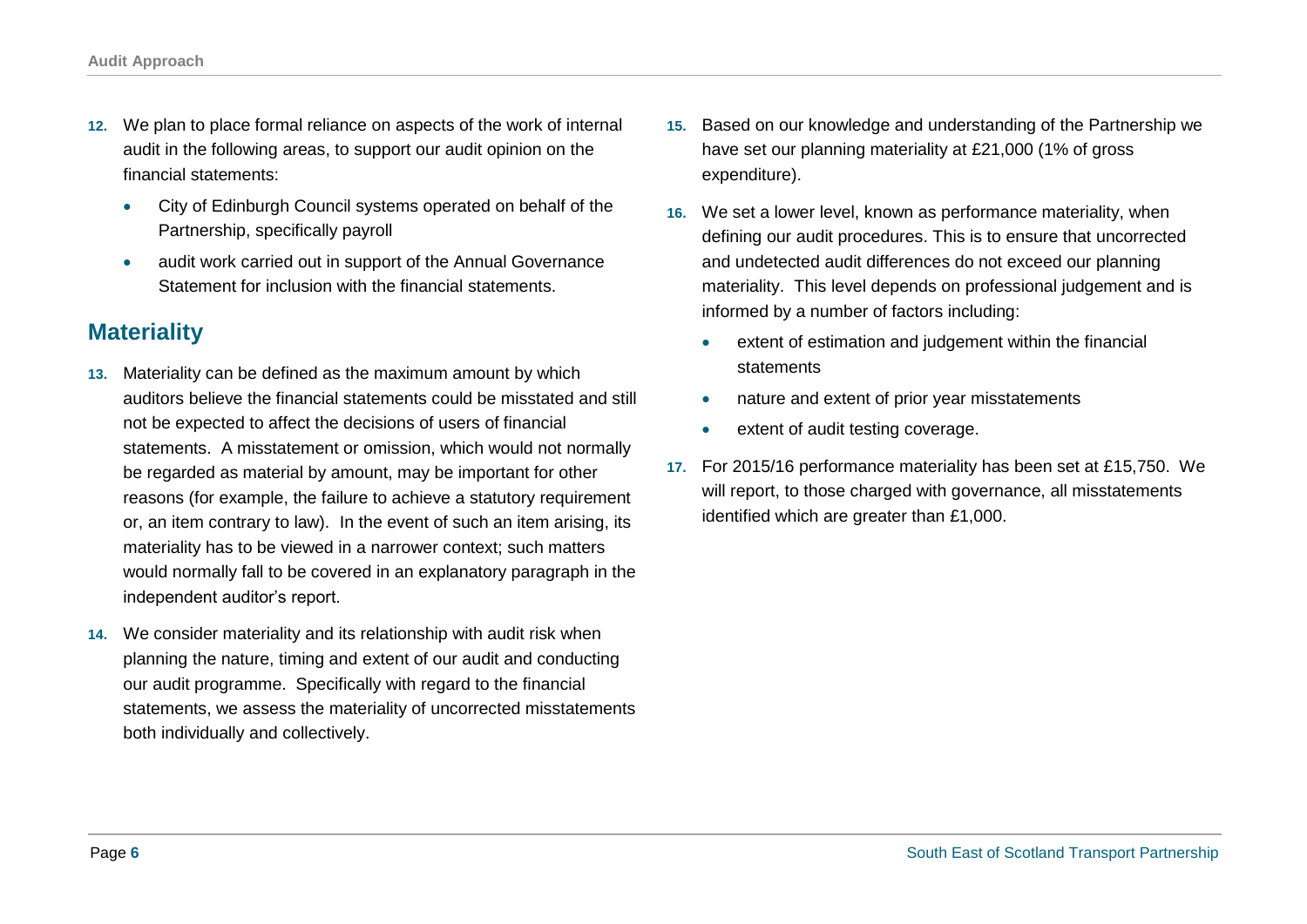## **Reporting arrangements**

- **18.** The Local Authority Accounts (Scotland) Regulations 2014 require that the unaudited annual accounts are submitted to the appointed external auditor no later than 30 June each year. The Partnership Board is required to consider the unaudited annual accounts at a meeting by 31 August.
- **19.** The Partnership must publish the unaudited accounts on their websites and give public notice of the inspection period.
- **20.** The 2014 regulations require the Partnership Board (or a committee whose remit includes audit or governance) to meet by 30 September to consider whether to approve the audited annual accounts for signature. Immediately after approval, the annual accounts require to be signed and dated by specified members and officers and then provided to the auditor. The Controller of Audit requires audit completion and issue of an independent auditor's report (opinion) by 30 September each year.
- **21.** The Partnership is required to publish on its website its signed audited annual accounts, and the audit certificate, by 31 October. The annual audit report is required to be published on the website by 31 December.

A proposed timetable for the audit of the 2015/16 financial statements is included at [Exhibit 1.](#page-21-0)

#### <span id="page-21-0"></span>**Exhibit 1: Financial statements audit timetable**

| <b>Key stage</b>                                                                                                                                                                               | <b>Date</b>                       |
|------------------------------------------------------------------------------------------------------------------------------------------------------------------------------------------------|-----------------------------------|
| Planned Board approval of unaudited financial<br>statements                                                                                                                                    | 17 June 2016                      |
| Submission of unaudited financial statements with<br>working papers package                                                                                                                    | 30 June 2016                      |
| Progress meetings with lead officers on emerging<br>issues                                                                                                                                     | As required<br>during audit       |
| Latest date for final clearance meeting with<br>Treasurer                                                                                                                                      | 26 August<br>2016                 |
| Agreement of unsigned financial statements for<br>Performance and Audit Committee agenda, and<br>issue of combined ISA 260 report to those charged<br>with governance and Annual Audit Report. | 2 September<br>2016               |
| Performance & Audit Committee date                                                                                                                                                             | 9 September<br>2016               |
| Independent auditor's report signed                                                                                                                                                            | <b>By 30</b><br>September<br>2016 |

**22.** Matters arising from our audit will be reported on a timely basis and will include agreed action plans. Draft management reports will be issued to the Partnership Director to confirm factual accuracy. Responses to draft reports are expected within three weeks of submission. A copy of all final agreed reports will be sent to the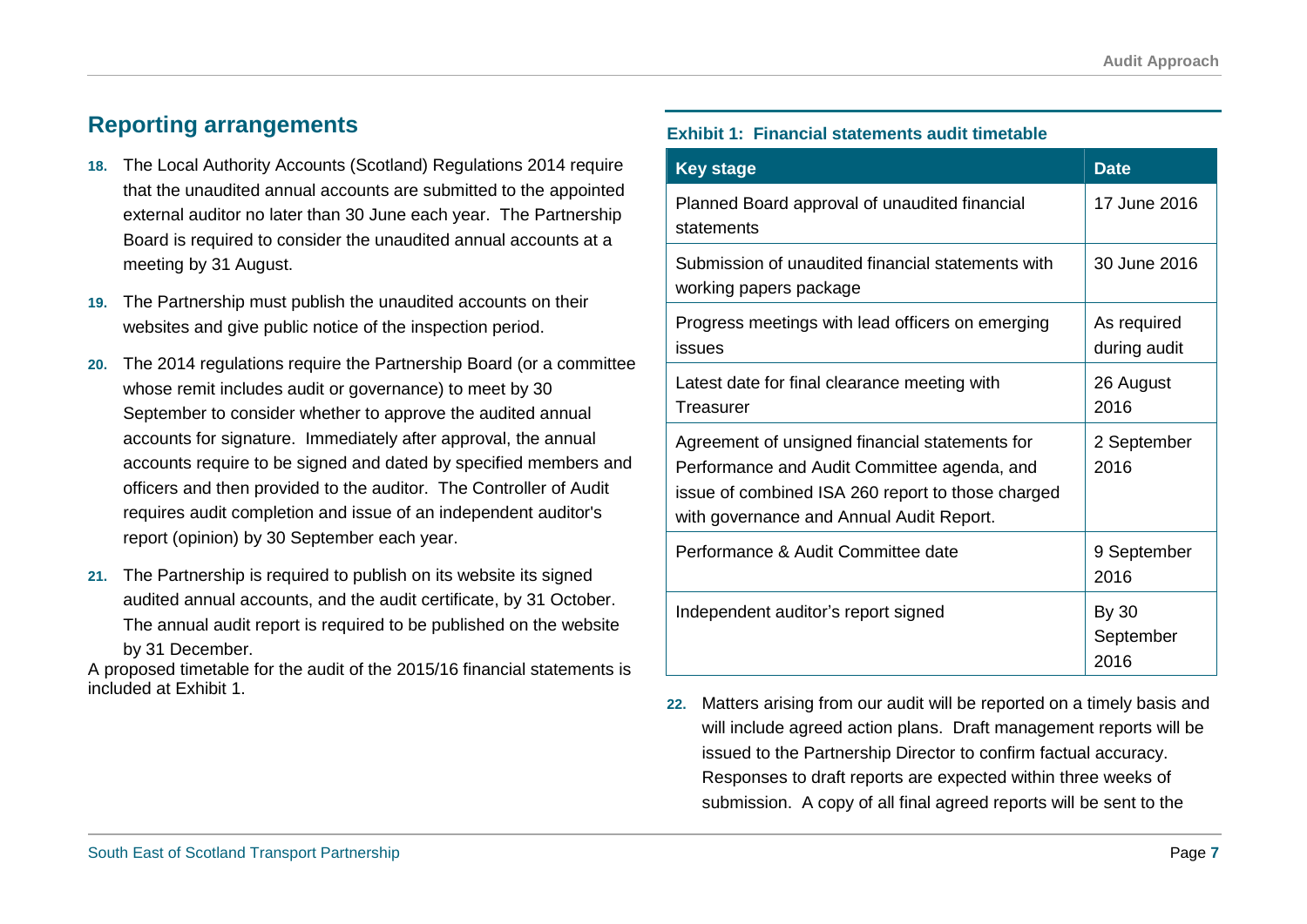Partnership Director, the Treasurer, internal audit and Audit Scotland's Performance Audit and Best Value Group.

- **23.** We will provide an independent auditor's report to the Partnership and the Accounts Commission that the audit of the financial statements has been completed in accordance with applicable statutory requirements. The combined ISA 260 and proposed Annual Audit Report will be issued by 2 September.
- **24.** All annual audit reports produced are published on Audit Scotland's website: [www.audit-scotland.gov.uk.](http://www.audit-scotland.gov.uk/)
- **25.** Planned outputs for 2015/16 are summarised at [Appendix 1.](#page-26-0)

# **Quality control**

**26.** International Standard on Quality Control (UK and Ireland) 1 (ISQC1) requires that a system of quality control is established as part of financial audit procedures. This is to provide reasonable assurance that those professional standards and regulatory and legal requirements are being complied with and that the independent auditor's report or opinion is appropriate in the circumstances. The foundation of our quality framework is our Audit Guide, which incorporates the application of professional auditing, quality and ethical standards and the Code of Audit Practice issued by Audit Scotland and approved by the Accounts Commission. To ensure that we achieve the required quality standards, Audit Scotland conducts peer reviews and internal quality reviews and has been subject to a programme of external reviews by the Institute of Chartered Accountants of Scotland (ICAS).

**27.** As part of our commitment to quality and continuous improvement, Audit Scotland will periodically seek your views on the quality of our service provision. We do, however, welcome feedback at any time and this may be directed to the engagement lead, Stephen O'Hagan.

## **Independence and objectivity**

- **28.** Auditors appointed by the Accounts Commission must comply with the Code of Audit Practice. When auditing the financial statements, auditors must also comply with professional standards issued by the Financial Reporting Council (FRC) and those of the professional accountancy bodies. These standards impose stringent rules to ensure the independence and objectivity of auditors. Audit Scotland has in place robust arrangements to ensure compliance with these standards including an annual "fit and proper" declaration for all members of staff. The arrangements are overseen by the Assistant Auditor General, who serves as Audit Scotland's Ethics Partner.
- **29.** Auditing and ethical standards require the appointed auditor to communicate any relationships that may affect the independence and objectivity of audit staff. In significant cases we would change the audit team, however where there are potential issues that are not fundamental to the delivery of the audit, we advise the senior finance officer of the circumstances and of the steps we have taken to manage this. We are not aware of any other such relationships pertaining to the audit of the Partnership.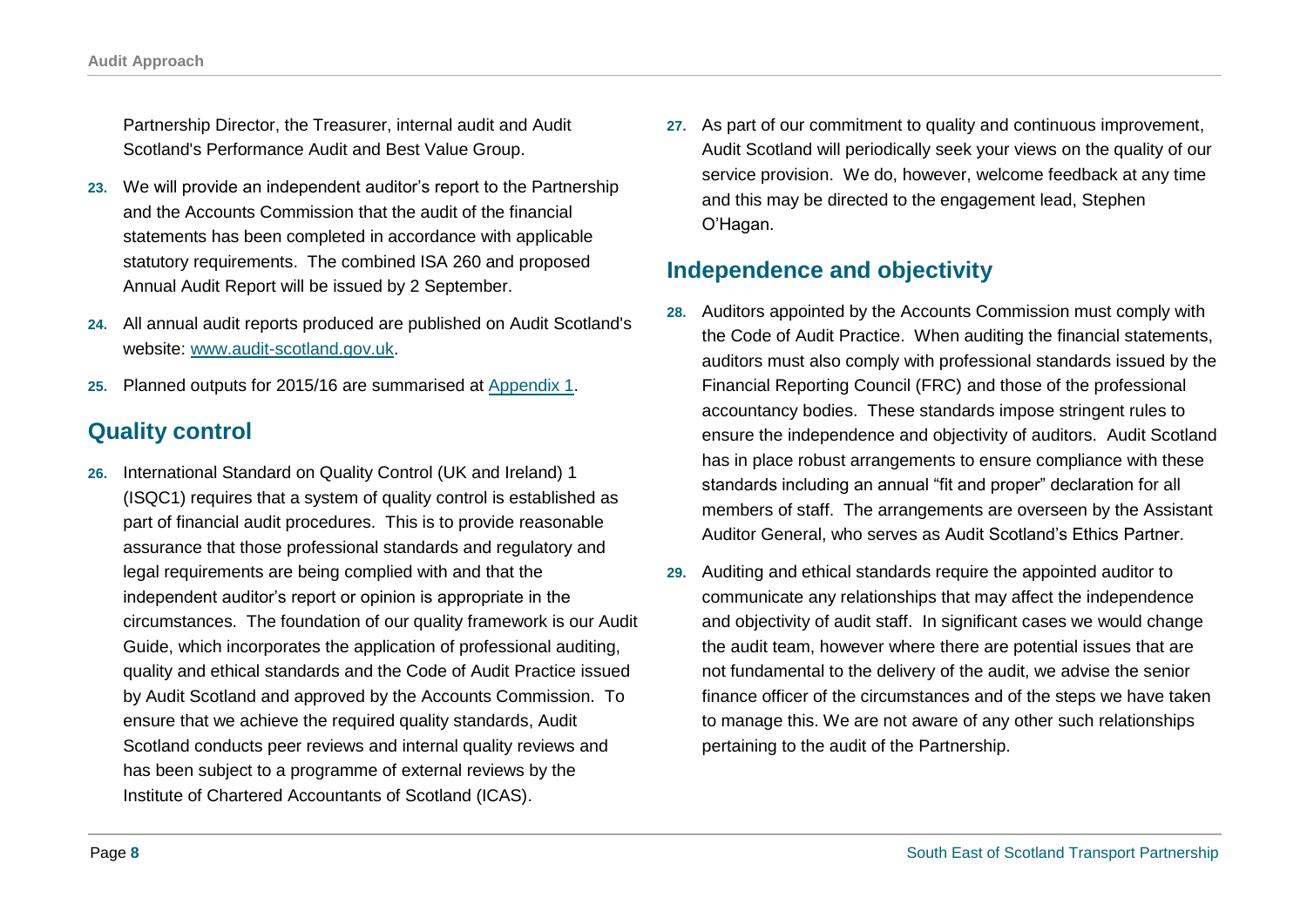# **Audit issues and risks**

# **Audit issues and risks**

**30.** Based on our discussions with staff, attendance at committee meetings and a review of supporting information we have identified the following main risk areas for the Partnership. We have categorised these risks into financial risks and wider dimension risks. The financial statements issues and risks, which require specific audit testing, are summarised below and detail contained in [Appendix 2.](#page-27-0)

# **Financial statement issues and risks**

- **31. Risk 1 – Management Override of controls:** ISA 240 highlights the unique position of management to influence the financial statements by overriding controls that otherwise operate effectively. The ability to override these controls exists in all entities and therefore represents a financial statements risk due to fraud.
- **32.** We will undertake focused substantive testing of journal entries, accounting estimates and significant transactions outside the course of normal business.
- **33. Risk 2 – Fraud risk over income:** ISA 240 requires auditors to presume a risk of fraud where income streams are significant. The Partnership receives a significant amount of funding from the Scottish Government, however income is also received from a number of other sources including constituent authorities and

European Union grant funding. The extent and complexity of income means there is an inherent risk that income could be materially misstated.

- **34.** We will undertake targeted substantive testing on the income streams included in the financial statements.
- **35. Risk 3 –Receipt of European funding:** In prior years there have been issues largely outwith the control of the Partnership that have caused delays in receipt of ERDF funding, and uncertainty over the amounts to be paid. In the current financial year, the Partnership has now received final settlement of grant funding relating to bus improvements projects. However around £63,000 of funding claimed by the Partnership has been disallowed by the EU. The Partnership will need to consider how it addresses this funding shortfall within its financial plans.
- **36. Risk 4 – Re-allocation of salary costs:** During the 2014/15 financial statements audit process, audit adjustments have been required to correct presentational errors identified in the processing of salary re-charge journals. Whilst these presentational errors had no impact on the net expenditure in the financial statements, both gross income and gross expenditure had been materially overstated within the unaudited financial statements. There is a risk that similar presentational errors in 2015/16 lead to material disclosure errors in the financial statements.
- **37.** We will review salary re-charge journals processed in 2015/16 to ensure they have been processed correctly.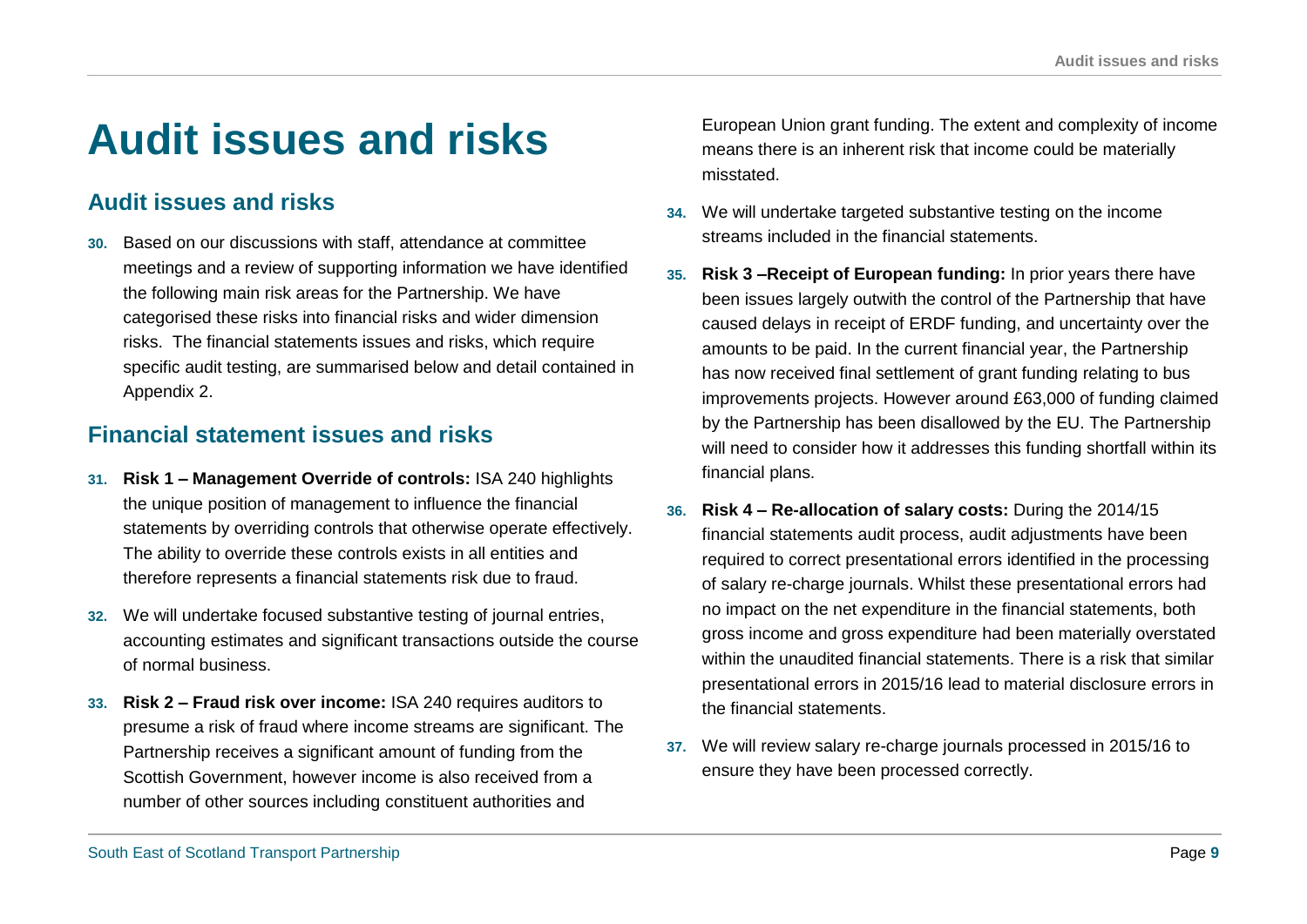- **38. Risk 5 – The Bus Improvement Fund projects:** The Bus Improvement Fund projects 2 and 3 are two projects with £500,000 each of potential funding attached to them. They are both due to be 'wound-up' at the end of this financial year. As the deadline for the end of the projects approaches, there is a greater risk of irregular expenditure as the pressure to utilise the remaining funds increases.
- **39.** We will undertake focused testing in relation to the Bus Improvement Fund projects as part of our financial statements audit procedures.

# **Fees and resources**

## **Audit fee**

- **40.** Over the past four years, Audit Scotland has reduced audit fees by 24% in real terms, exceeding our 20% target. Due to further refinement of our audit approach we have been able to maintain audit fees for 2015/16 at the same level as last year. This represents an additional real term fee reduction of 1.6%.
- **41.** In determining the audit fee we have taken account of the risk exposure of the Partnership, the planned management assurances in place, and the level of reliance we plan to take from the work of internal audit. We have assumed receipt of a complete set of unaudited financial statements and comprehensive working papers package by 30 June 2016.
- **42.** The proposed audit fee for the 2015/16 audit of the Partnership is £9,530. Our fee covers:
	- the costs of planning, delivering and reporting the annual audit including auditors' attendance at committees
	- your organisation's allocation of the cost of national performance studies and statutory reports by the Auditor General for Scotland
	- a contribution towards functions that support the local audit process (e.g. technical support and coordination of the National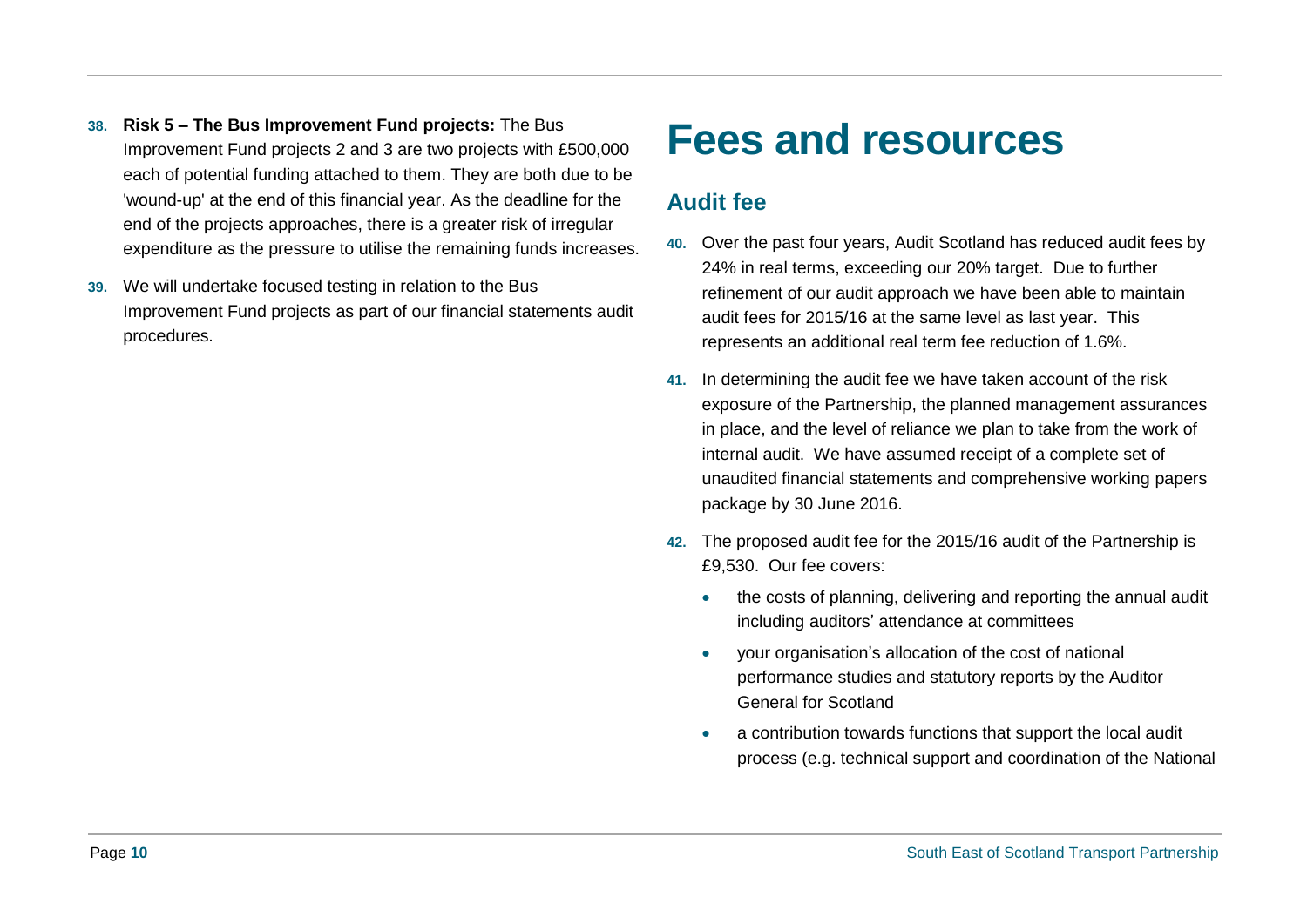Fraud Initiative), support costs and auditors' travel and subsistence expenses.

**43.** Where our audit cannot proceed as planned through, for example, late receipt of unaudited financial statements or being unable to take planned reliance from the work of internal audit, a supplementary fee may be levied. An additional fee may also be required in relation to any work or other significant exercises outwith our planned audit activity.

### **Audit team**

**44.** Stephen O'Hagan, Senior Audit Manager, Audit Services is your appointed auditor. The local audit team will be led by Daniel Melly who will be responsible for day to day management of the audit and

### <span id="page-25-0"></span>**Exhibit 2: Audit team**

who will be your primary contact. Details of the experience and skills of our team are provided in [Exhibit 2.](#page-25-0) The core team will call on other specialist and support staff as necessary.

| <b>Name</b>                                           | <b>Experience</b>                                                                                                                                                                                                                                                   |
|-------------------------------------------------------|---------------------------------------------------------------------------------------------------------------------------------------------------------------------------------------------------------------------------------------------------------------------|
| Name<br>Senior Audit Manager (and certifying auditor) | Stephen has over 19 years experience of public sector audit with Audit Scotland, covering local<br>government, central government, health and the education sector. Prior to joining Audit Scotland,<br>Stephen worked in local government finance for 5 years.     |
| Daniel Melly<br>Auditor                               | Daniel has over 8 years experience of public sector audit with Audit Scotland, covering local and<br>central government. Before joining the audit team, he was a member of the Scottish Government<br>audit team and led on the audit of the Student Awards Agency. |
| Marta Kuzma<br><b>Professional Trainee</b>            | Marta joined Audit Scotland in 2015. Prior to that she was working as a Finance Assistant in<br>different organisations.                                                                                                                                            |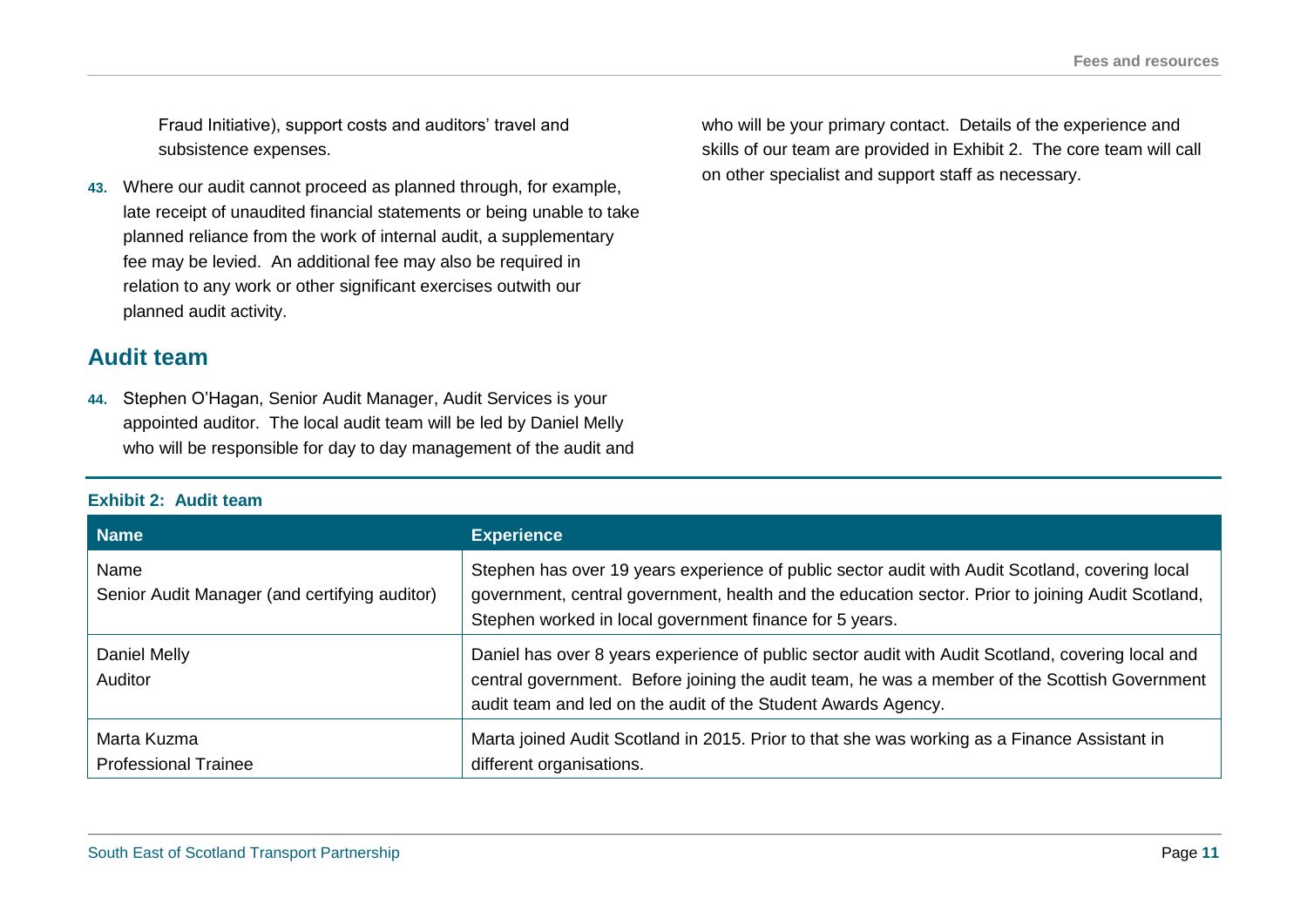# <span id="page-26-0"></span>**Appendix 1: Planned audit outputs**

The diagram below shows the key outputs planned for the Partnership in 2015/16.

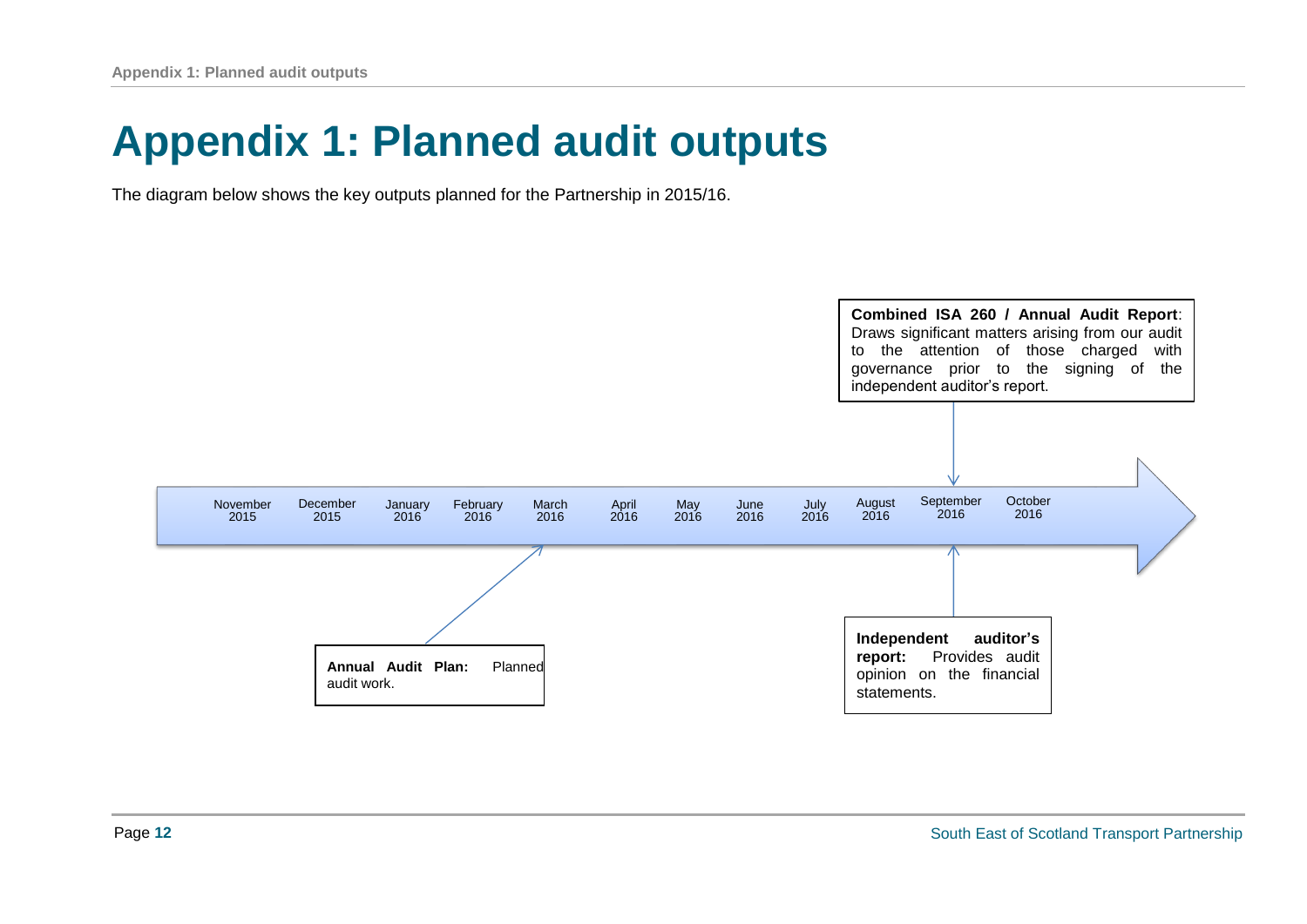# <span id="page-27-0"></span>**Appendix 2: Significant audit risks**

The table below sets out the key audit risks, the related sources of assurance received and the audit work we propose to undertake to address the risks during our audit work.

| #              | <b>Audit Risk</b>                                                                                                                                                                                                                                                                                 | <b>Source of assurance</b>                                                                                                           | Audit assurance procedure                                                                                                                                                       |
|----------------|---------------------------------------------------------------------------------------------------------------------------------------------------------------------------------------------------------------------------------------------------------------------------------------------------|--------------------------------------------------------------------------------------------------------------------------------------|---------------------------------------------------------------------------------------------------------------------------------------------------------------------------------|
|                | <b>Financial statement issues and risks</b>                                                                                                                                                                                                                                                       |                                                                                                                                      |                                                                                                                                                                                 |
|                | Management override of controls: ISA 240<br>highlights the unique position of management to<br>influence the financial statements by overriding<br>controls that otherwise operate effectively. The<br>ability to override these controls represents a<br>financial statements risk due to fraud. | N/A                                                                                                                                  | Detailed testing of journal entries<br>Review of accounting estimates<br>for bias<br>Evalation of significant<br>transactions that are outside the<br>normal course of business |
| $\overline{2}$ | Fraud risk over income: ISA 240 requires auditors<br>to presume a risk of fraud where income streams are<br>significant. The extent and complexity of income<br>means there is an inherent risk that income could be<br>materially misstated.                                                     | Existing control arrangements,<br>internal audit review                                                                              | Detailed substantive testing of<br>revenue transactions focusing on<br>identified areas of greatest risk                                                                        |
| 3              | Receipt of European funding: Around £63,000 of<br>ERDF funding claimed by the Partnership has been<br>disallowed by the EU. There is a risk that this<br>shortfall in funding impacts adversely on other<br>projects being delivered by the Partnership.                                          | Project outcome to be reported to<br>Partnership board in March 2016,<br>along with options for addressing<br>financial implications | Review of board papers and<br>minutes, including future<br>financial plans<br>Comment on financial<br>sustainability within Annual Audit<br>Report                              |